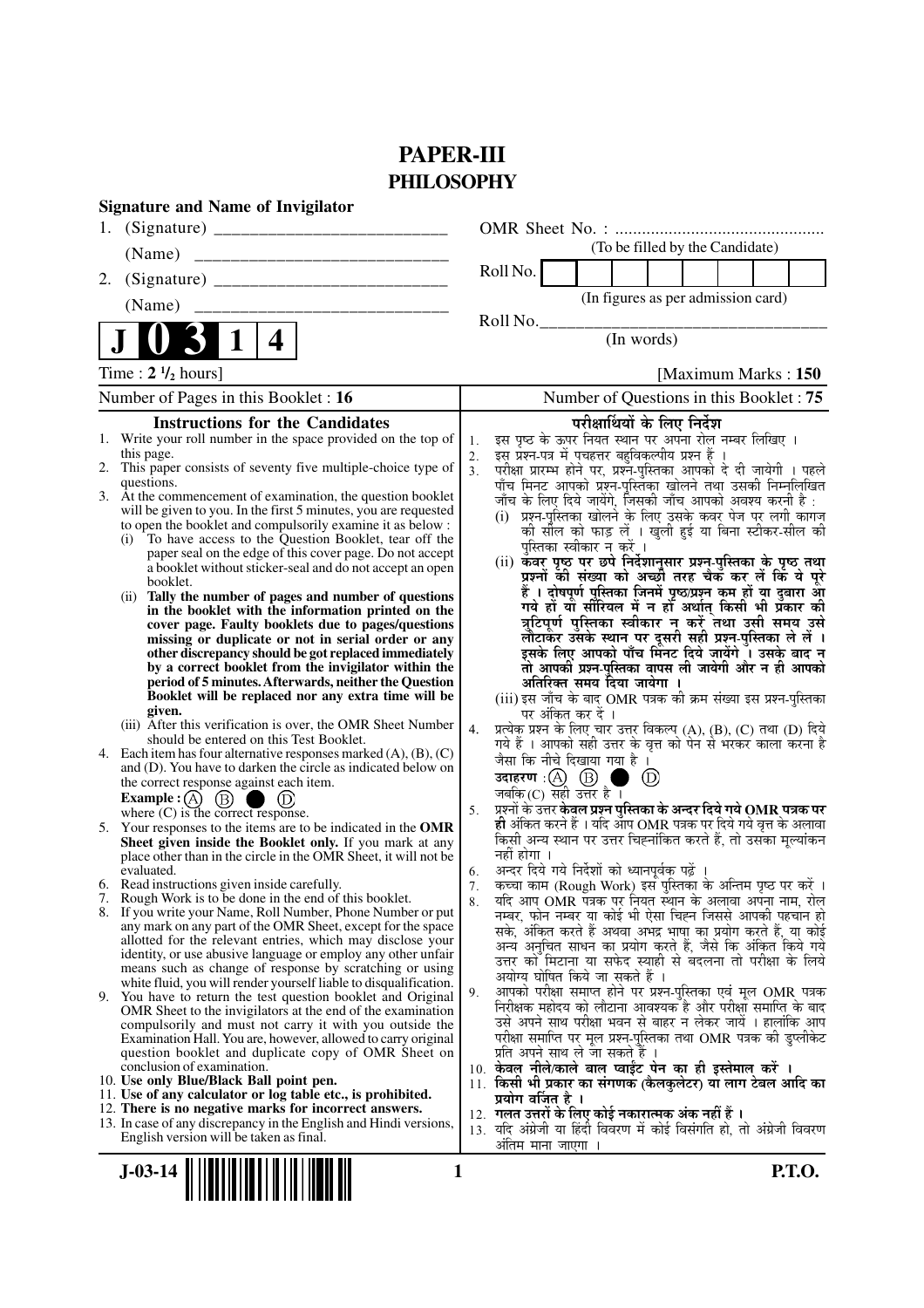#### **PHILOSOPHY Paper – III**

- **Note :** This paper contains **seventy five (75)** objective type questions of **two (2)** marks each. **All** questions are compulsory.
- **1.** Who propounds organic relation between man and society ?
	- (A) Hegel (B) Aristotle<br>
	(C) Mill (D) Bentham
	- $(C)$  Mill
- **2.** Who says that 'Act as a member of Kingdom of ends' ?
	- (A) Aristotle (B) Spinoza
	- (C) Mill (D) Kant
- **3.** It is better to be a human being dissatisfied than to be a pig satisfied, it is better to be a Socrates dissatisfied than to be a fool satisfied,' is a statement of
	- (A) Kant (B) Hume<br>(C) Mill (D) Bentham
	- $(C)$  Mill
- **4.** Who among the following Philosophers has propounded the concept of 'Pure Being' ?<br>
(A) Pythagoras (B) Democritus
	- (A) Pythagoras  $(C)$  Heraclitus
	- (D) Parmenides
- **5.** Which one of the following theories of error is maintained by Rāmānuja ?
	- (A) Satkhyāti
	- (B) Asatkhyāti
	- Atmakhyāti
	- (D) Anirvachniya khyāti
- **6.** Which one of the following is known as moderate Bauddha (Pracchanna Bauddha) ?
	- (A) Mahāvira (B) Sām̃khya<br>(C) Shankara (D) Cārvāka Sāmkhya
	- $(C)$  Shankara  $(D)$
- **7.** 'Jin' is associated with
	- (A) Buddhism (B) Jainism<br>(C) Sikhism (D) Islam
		- $(C)$  Sikhism  $(D)$
- **8.** Prajīyā, Sila and Samādh are the key concepts of
	- (A) Hinduism<br>(B) Jainism
	- Jainism
	- (C) Buddhism
	- (D) None of the above
- **9.** Who introduced internal sanction in morality ?
	- (A) Bentham (B) Mill<br>(C) Sidgwick (D) Hume
	- $(C)$  Sidgwick
- Paper-III 2 J-03-14
- **10.** A Hypothesis is scientifically valuable if it is
	- (A) opposed to established scientific law
	- (B) opposed to religious belief
	- (C) in agreement with a religious belief
	- (D) verifiable
- **11.** What is meant by 'Pancalabdhi' ?
	- (A) Uplabdhi, Mahālabdhi, Kāranalabdhi, Mocanalabdhi, Anuplabdhi
	- (B) K hyopśamlabdhi, Viśuddhilabdhi, Desanālabdhi, Prāyogyalabdhi, Karanalabdhi
	- (C) Labhālabdhi, Deśanālabdhi, Krpālabdhi, Samvaralabdhi, Nirjarālabdhi
	- (D) None of these
- **12.** Mark the correct symbolization for given statement : **Statement :**  If anything is damaged, someone will be blamed. **Symbolization :**
- $(A)$   $(\exists x)$   $Dx \supset (\exists y)$   $(Py \cdot By)$
- $(B)$   $(\exists x)$   $Dx \supset (Py \cdot By)$ 
	- (B)  $(\exists x) \, \mathsf{D}x \supset (\mathsf{Py} \cdot \mathsf{By})$ <br>(C)  $(\exists x) \mathsf{D}x \supset -(\exists y) (\mathsf{Py} \cdot \mathsf{By})$
	- (D) None of these
- **13.** Match List I with List II and mark the correct option :

|               |                                     | $List-I$ |                     |     | $List-II$                                        |
|---------------|-------------------------------------|----------|---------------------|-----|--------------------------------------------------|
|               |                                     |          |                     |     | a. $-(p \lor q) \equiv (-p - q)i$ . Distribution |
|               | b. $[p \cdot (q \vee r)] \equiv$    |          |                     |     | ii. Double                                       |
|               | $[(p \cdot q) \vee (p \cdot r)]$    |          |                     |     | Negation                                         |
|               | c. $p = -p$                         |          |                     |     | iii. Exportation                                 |
|               | d. $[(p \cdot q) \supset r] \equiv$ |          |                     |     | iv. De Morgan's                                  |
|               | $[p \supset (q \supset r)]$         |          |                     |     | theorem                                          |
| <b>Codes:</b> |                                     |          |                     |     |                                                  |
|               | a                                   | b        | $\mathbf c$         | d   |                                                  |
| (A)           | 1V                                  |          | ii                  | iii |                                                  |
| (B)           | $\mathbf{i}$                        | iii      | $\ddot{\mathbf{i}}$ | 1V  |                                                  |
| (C)           | $\overline{\mathbf{1}}$             | 1V       | i                   | iii |                                                  |
|               | iv                                  |          | ij                  | i   |                                                  |
|               |                                     |          |                     |     |                                                  |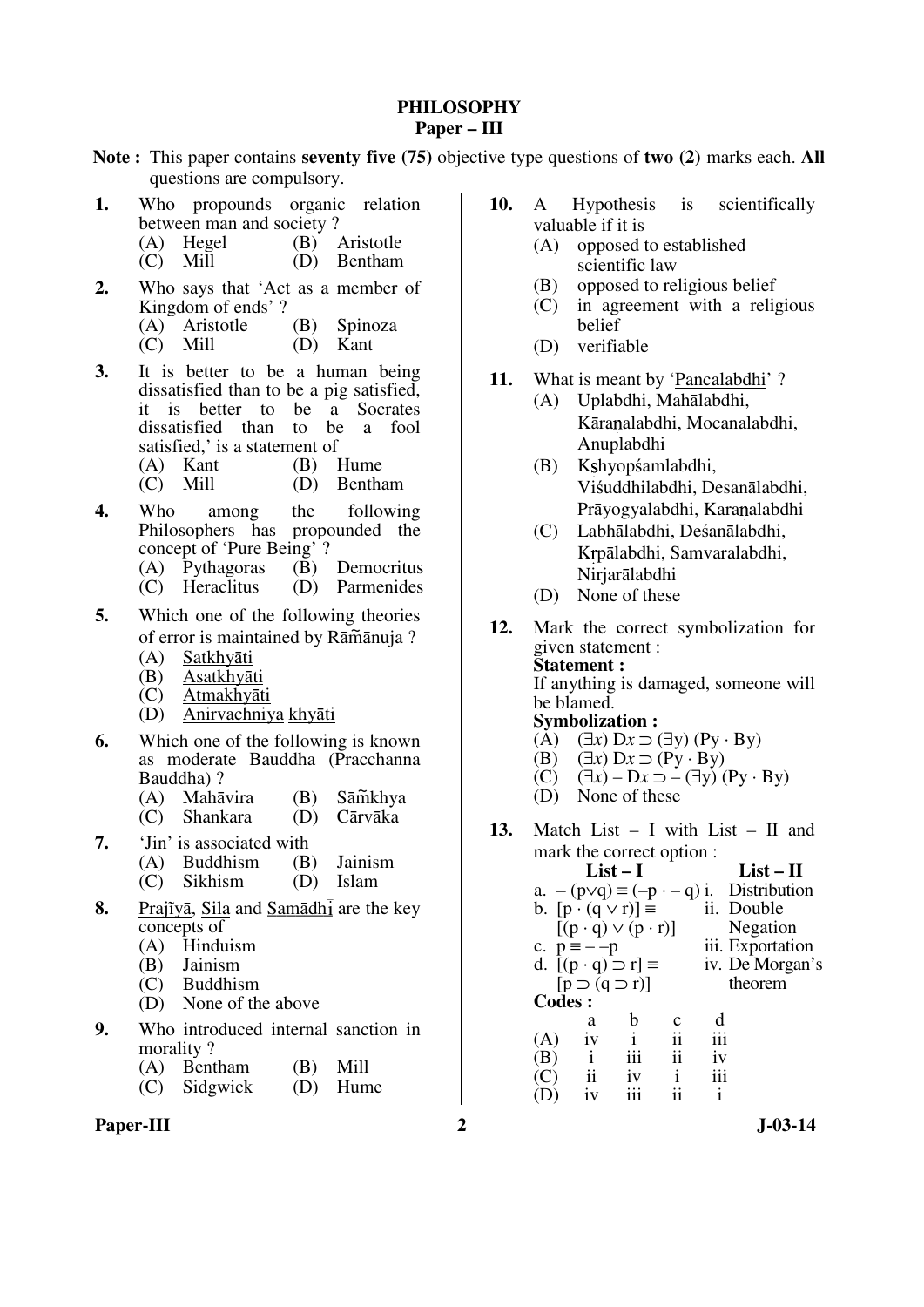# दर्शनशास्त्र $\,$

### ¯ÖÏ¿®Ö¯Ö¡Ö **– III**

|           | नोट: इस प्रश्नपत्र में पचहत्तर (75) बहु-विकल्पीय प्रश्न हैं । प्रत्येक प्रश्न के दो (2) अंक हैं । सभी प्रश्न अनिवार्य हैं ।                                                                                                                                                                      |   |                                                                                                                                                                                                                                                                 |
|-----------|--------------------------------------------------------------------------------------------------------------------------------------------------------------------------------------------------------------------------------------------------------------------------------------------------|---|-----------------------------------------------------------------------------------------------------------------------------------------------------------------------------------------------------------------------------------------------------------------|
| 1.<br>2.  | मनुष्य एवं समाज के मध्य अवयवी सम्बन्ध का<br>प्रतिपादन कौन करता है ?<br>(A) हेगेल             (B) अरस्तू<br>(C) मिल<br>बेन्थम<br>(D)<br>'साध्यों के साम्राज्य के सदस्य के रूप में कार्य                                                                                                           |   | कोई भी प्राक्कल्पना वैज्ञानिक रूप से महत्त्वपूर्ण<br>10.<br>तब है जब वह<br>स्थापित वैज्ञानिक नियम के विरुद्ध हो ।<br>(A)<br>धार्मिक विश्वास के विरुद्ध हो ।<br>(B)<br>धार्मिक विश्वास से संगति रखता हो ।<br>(C)<br>सत्यापनीय हो ।<br>(D)                        |
| 3.        | करें' – यह कौन प्रतिपादित करता है ?<br>(B) स्पिनोजा<br>(A) अरस्तू<br>(C) मिल               (D)  केण्ट<br>'एक असन्तुष्ट मनुष्य होना बढ़िया है एक<br>सन्तुष्ट सूअर की अपेक्षा, एक असन्तुष्ट<br>सुकरात होना बढ़िया है, एक सन्तुष्ट मूर्ख की<br>अपेक्षा' – यह कथन है<br>(A) केण्ट का<br>(B) ह्यूम का |   | 'पंचलब्धि' का अर्थ क्या है ?<br>11.<br>उपलब्धि, महालब्धि,<br>कारणालब्धि,<br>(A)<br>मोचनलब्धि, अनुपलब्धि<br>क्षयोपशमलब्धि, विशुद्धिलब्धि,<br>(B)<br>देशनालब्धि, प्रायोग्यलब्धि, करणलब्धि<br>लाभालब्धि, देशनालब्धि, कृपालब्धि,<br>(C)<br>संवरालब्धि, निर्जरालब्धि |
| 4.        | (C) मिल का<br>(D) बेन्थम का<br>'शुद्ध सत्' की अवधारणा का प्रतिपादन<br>निम्नलिखित दार्शनिकों में से किसने किया है ?<br>(A) पाइथागोरस (B) डिमोक्रिटस<br>(D) पार्मेनाइडीज़<br>(C) हेराक्लाइटस                                                                                                       |   | उपर्युक्त में से कोई नहीं<br>(D)<br>दिए गए अभिकथन के लिए सही प्रतीकात्मक<br>12.<br>रूप का चयन करें :<br>अभिकथन :<br>यदि कुछ नष्ट होता है, तो कोई-न-कोई दोषी                                                                                                     |
| 5.        | मिथ्या प्रतीति के विषय में रामानुज को निम्नलिखित<br>सिद्धांतों में से कौन सा एक मान्य है ?<br>(A) सत् ख्याति<br>(B) असत् ख्याति<br>(C) आत्म ख्याति<br>अनिर्वचनीय ख्याति<br>(D)                                                                                                                   |   | ठहराया जाएगा ।<br>प्रतीकात्मक रूप :<br>(A) $(\exists x)$ $Dx \supset (\exists y)$ $(Py \cdot By)$<br>(B) $(\exists x) Dx \supset (Py \cdot By)$<br>(C) $(\exists x) - Dx \supset -(\exists y) (Py \cdot By)$<br>(D) उपर्युक्त में से कोई नहीं                   |
| 6.        | निम्नलिखित में से किसे 'प्रच्छन्न बौद्ध' कहा<br>जाता है ?<br>(A) महावीर<br>सांख्य<br>(B)<br>$(D)$ चार्वाक<br>$(C)$ शंकर                                                                                                                                                                          |   | 13. सूची – I को सूची – II से सुमेलित करें तथा नीचे<br>दिए गए विकल्पों में से सही को चिहिनत करें :<br>सूची – I सूची – II<br>a. $-(p \lor q) \equiv (-p \cdot -q) i$ . डिस्ट्रीब्यूशन                                                                             |
| 7.        | 'जिन' संबंधित है<br>(B) जैन धर्म से<br>बौद्ध धर्म से<br>(A)<br>सिक्ख धर्म से<br>(D) इस्लाम धर्म से<br>(C)                                                                                                                                                                                        |   | ii. डबल-निगेशन<br>b. $[p \cdot (q \vee r)] \equiv$<br>$[(p \cdot q) \vee (p \cdot r)]$<br>iii. एक्सपोर्टेशन<br>c. $p = -p$                                                                                                                                      |
| 8.        | प्रज्ञा, शील और समाधि मुख्य अवधारणाएँ हैं :<br>(B) जैन धर्म<br>(A) हिन्दू धर्म<br>(D) इनमें से कोई नहीं<br>बौद्ध धर्म<br>(C)                                                                                                                                                                     |   | iv. डी मॉर्गन थ्यूरम<br>d. $[(p \cdot q) \supset r] \equiv$<br>$[p \supset (q \supset r)]$<br>विकल्प :<br>$\mathbf b$<br>d<br>a<br>$\mathbf c$                                                                                                                  |
| 9.        | नैतिकता में आन्तरिक आदेश को कौन स्वीकार<br>करता है ?<br>$(A)$ बेन्थम<br>मिल<br>(B)<br>सिजविक<br>(C)<br>(D)<br>ह्यूम                                                                                                                                                                              |   | $\rm ii$<br>iii<br>$\mathbf{i}$<br>(A)<br>iv<br>iii<br>$\mathbf{ii}$<br>(B)<br>iv<br>$\mathbf{i}$<br>iii<br>ii<br>(C)<br>$\mathbf{i}$<br>iv<br>$\mathbf{i}$<br>ii<br>iii<br>(D)<br>iv                                                                           |
| $J-03-14$ |                                                                                                                                                                                                                                                                                                  | 3 | Paper-III                                                                                                                                                                                                                                                       |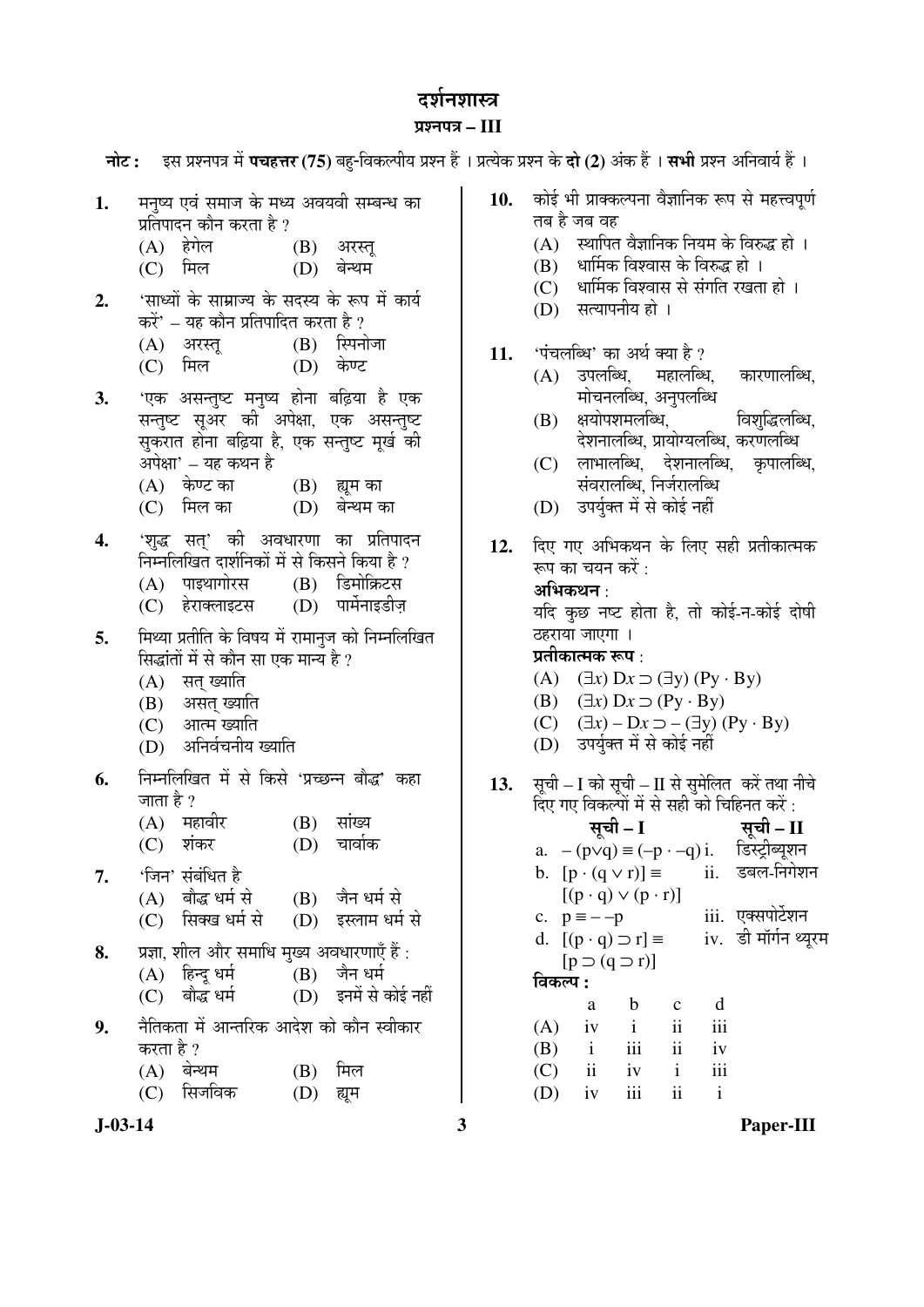Paper-III 3-03-14 **14.** Evaluate the given argument and mark the correct option : **Argument :**   $(V \supset -W) \cdot (X \supset Y)$  $(-W \supset Z) \cdot (Y \supset -A)$  $(Z \supset -B) \cdot (-A \supset C)$  $V \cdot X$  $-B \cdot C$  **Options :** (A) Valid (B) Invalid (C) Both of these (D) None of these **15.** Which one of the following correctly represents the status of soul according to Ramanuja ? (A) There is unqualified identity between soul and God. (B) God and soul are two separate entities. (C) Soul is same as the body. (D) The relation between soul and God is that of parts and whole. **16.** Which one of the following is true of Buddhism ? (A) Nirvana can be achieved only in this life. (B) Nirvana can be achieved only in the life after death. (C) Nirvana can be achieved both in this life and life after death. (D) Nirvana can be achieved by the grace of the Tathagat. **17.** Who takes into Consideration the length and breadth in Ethics ? (A) Mill (B) Spinoza<br>(C) Spencer (D) Moore (C) Spencer (D) Moore **18.** What type of Sattā is ascribable to Brahman ? (A) Vyāvaharika (B) Paramārthika (C) Both Vyavaharika & Pāramārthika (D) Prātibhāsika **19.** In which Āshrama Vyāvasthā, a person leaves for the jungle in order to pray to God and practice Yoga ? (A) Brahmacharya (B) Gārhastha (C) Vānaprastha (D) Sanyāsa

- **20.** The two sentences labelled as Assertion (A) and Reason (R) are given below. Mark the correct code according to these : **Assertion (A) :** According to Mimāmsā Vedas are eternal. **Reason (R)** : According to Mimāmsā words are eternal.  **Codes :**
	- (A) Both (A) and (R) are true and (R) provides correct provides explanation to (A).
	- (B) Both (A) and (R) are true, but (R) does not provide correct explanation to (A).
	- $(C)$  (A) is true,  $(R)$  is false and  $(R)$ does not provide correct explanation to (A).
	- (D) (A) is false,  $(R)$  is true and  $(R)$ provides correct explanation to  $(A)$ .
- **21.** Match List I with List II and mark the correct option :

|                     |    | $List - II$                                         |                 |
|---------------------|----|-----------------------------------------------------|-----------------|
|                     | İ. | Varna                                               |                 |
|                     |    | ii. Musāvādā                                        |                 |
|                     |    |                                                     | iii. Mokśa      |
|                     |    |                                                     | iv. Karunā      |
| Codes :             |    |                                                     |                 |
| а                   |    | с                                                   |                 |
| (A)                 | ii | İĨ1                                                 | iv              |
| iii<br>$\mathbf{B}$ | iv | ii                                                  | i               |
| C.<br>1V            | ii |                                                     | iii             |
|                     |    |                                                     | 1 V             |
|                     |    | $List-I$<br>Purusārtha<br>c. Pancaśila<br>d. Vaisya | b. Brahmavihāra |

- **22.** Consider the following statements in the context of Bentham and mark the correct code :
	- 1. Greatest happiness of the greatest number.
	- 2. Nature has placed mankind under the governance of two sovereign masters pain and pleasure.
	- 3. Community is a fictitious body composed of the individual persons.

**Codes :**<br>(A) 1 a

- (A)  $1$  and  $2$  are true.<br>(B)  $1$  and  $3$  are true.
- (B) 1 and 3 are true.<br>(C) only 1 is true.
- (C) only 1 is true.<br>(D)  $1, 2$  and 3 are
- $1, 2$  and 3 are true.
- **23.** 'Enlightened Anarchy' means<br>(A) Lawlessness
	- **Lawlessness**
	- (B) Non-existence of the state<br>(C) Lawlessness of the intellect
	- $(C)$  Lawlessness of the intellectuals<br>(D) Imperialism
	- Imperialism
-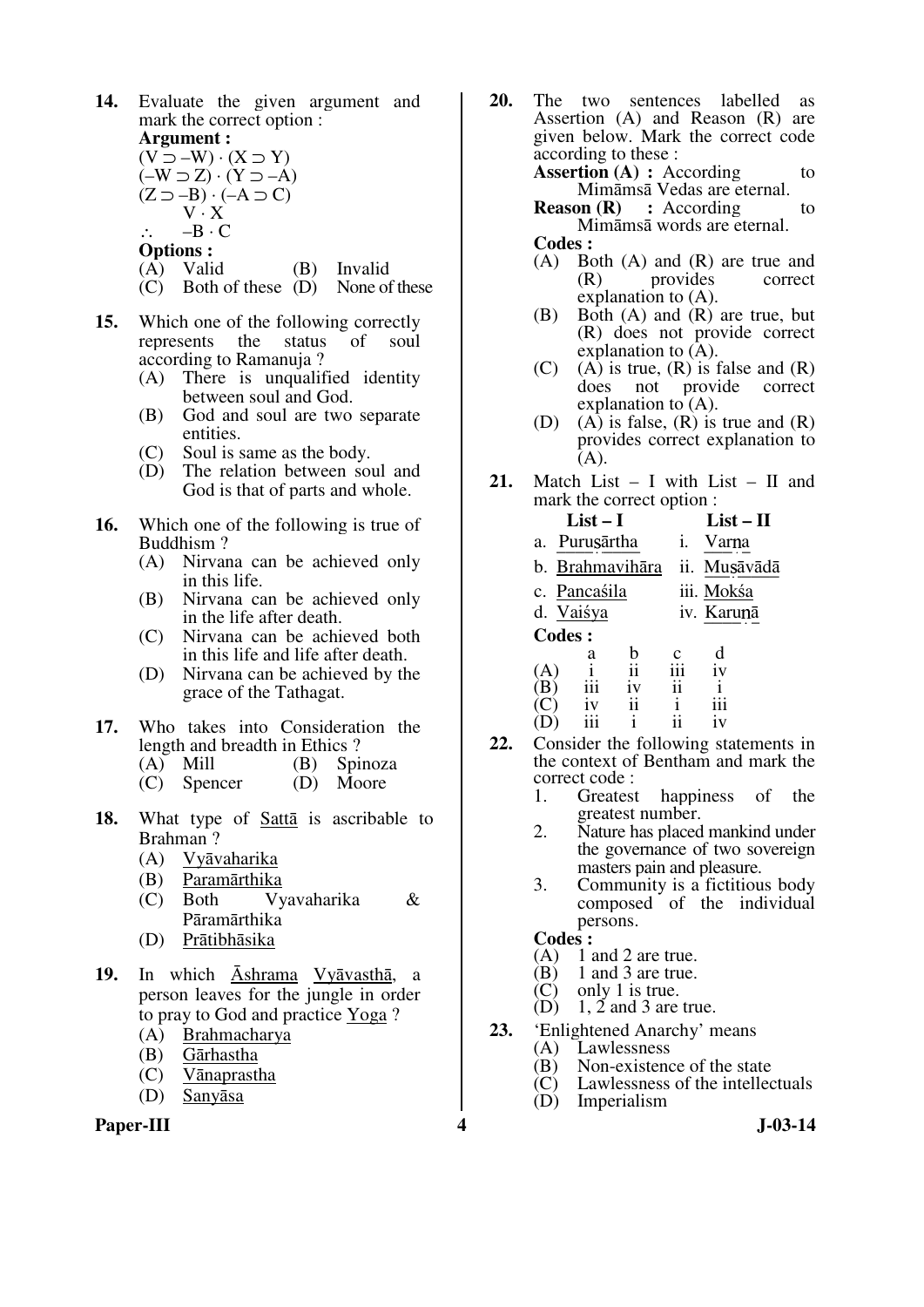14. दी गई युक्ति की परीक्षा करें तथा दिए गए विकल्पों में से सही का चयन करें : यक्ति :

 $(V \supset -W) \cdot (X \supset Y)$  $(-W \supset Z) \cdot (Y \supset -A)$  $(Z \supset -B) \cdot (-A \supset C)$  $V \cdot X$ ∴ –B · C

#### विकल्प :

- $(A)$  वैध
- (B) अवैध
- (C) उपर्युक्त दोनों
- (D) उपर्युक्त में से कोई नहीं
- 15. रामानज के अनुसार निम्नलिखित में से कौन सा एक आत्मा की सही स्थिति निरूपित करता है ?
	- $(A)$  आत्मा और ईश्वर में अनौपाधिक अभेद है ।
	- $(B)$   $\frac{1}{2}$ ईश्वर और आत्मा दो भिन्न सत्ताएँ हैं ।
	- (C) आत्मा और शरीर अभिन्न है ।
	- (D) आत्मा और ईश्वर का संबंध अवयव एवं अवयवी का है ।
- 1**6.** निम्नलिखित में से कौन सा एक बौद्धमत के बारे में सही है $\overline{v}$ 
	- $(A)$  इस जीवन में ही निर्वाण प्राप्त किया जा सकता है ।
	- (B) मृत्योपरान्त जीवन में निर्वाण प्राप्त किया जा सकता है ।
	- (C) इस जीवन और मृत्योपरांत जीवन दोनों  $\hat{\vec{H}}$  निर्वाण प्राप्त किया जा सकता है ।
	- (D) तथागत की अनुकम्पा से निर्वाण प्राप्त किया जा सकता है ।
- 17. लम्बाई एवं चौडाई के विचार को नीतिशास्त्र में कौन स्वीकार करता है ?
	- $(A)$  मिल  $(B)$  स्पिनोजा
	- (C) स्पेन्सर (D) मूर
- 18. **अहम किस प्रकार की सत्ता है**?
	- $(A)$  व्यावहारिक
	- $(B)$  पारमार्थिक
	- (C) व्यावहारिक और पारमार्थिक दोनों<br>(D) प्रतिभासिक
	- प्रतिभासिक
- 19. ईश्वर से प्रार्थना और योगाभ्यास करने के लिए <u>व्यक्ति किस आश्रम व्यवस्था में वन में जाता है ?</u>
	- $(A)$  ब्रह्मचर्य  $(B)$  गृहस्थ
	- (C) वानप्रस्थ (D) संन्यास

- **20.** नीचे दो वाक्य कथन (A) तथा तर्क (R) के रूप में दिए गए हैं । उनके अनुसार दिए गए कुट से सही का चयन करें : **कथन (A)** : मीमांसा मतानुसार वेद नित्य हैं । **तर्क (R)** : मीमांसा मतानुसार शब्द नित्य हैं । कुट $:$  $(A)$   $(A)$   $\overline{d}$   $\overline{d}$   $\overline{R}$   $\overline{d}$   $\overline{d}$   $\overline{d}$   $\overline{d}$   $\overline{d}$   $\overline{d}$   $\overline{R}$   $\overline{d}$   $\overline{d}$   $\overline{d}$   $\overline{d}$   $\overline{d}$   $\overline{d}$   $\overline{d}$   $\overline{d}$   $\overline{d}$   $\overline{d}$   $\overline{d}$   $\overline{d}$   $\overline{d}$   $\overline$  $(A)$  की सही व्याख्या है।
	- $(B)$   $(A)$  तथा  $(R)$  दोनों सत्य हैं, किन्तु  $(R)$ ,  $(A)$  की सही व्याख्या नहीं है ।
	- (C)  $(A)$  सत्य है,  $(R)$  असत्य है तथा  $(R)$ , (A) की सही व्याख्या प्रस्तुत नहीं करता ।
	- $(D)$   $(A)$  असत्य है,  $(R)$  सत्य हैं तथा  $(R)$ , (A) की सही व्याख्या प्रस्तुत करता है)।
- 21. सूची I को सूची II के साथ सुमेलित करें और सही विकल्प का चयन करें $\,\cdot\,$

|                         | सूची – I               |               |      | <b>सूची – II</b><br>वर्ण |  |
|-------------------------|------------------------|---------------|------|--------------------------|--|
| a.                      | पुरुषार्थ              |               | i.   |                          |  |
| b.                      | ब्रह्मविहार            |               | ii.  |                          |  |
|                         | c. पंचशील              |               | iii. | मूषावादा<br>मोक्ष        |  |
|                         | d. वैश्य               |               | iv.  | करुणा                    |  |
| कोड :                   |                        |               |      |                          |  |
|                         | a                      | b             | c    | $\frac{d}{iv}$           |  |
|                         | $\frac{i}{\text{iii}}$ | $\mathbf{ii}$ | iii  |                          |  |
|                         |                        | iv            | ii   | $\mathbf{i}$             |  |
| $(A)$<br>$(B)$<br>$(C)$ | iv                     | ii            | i    | iii                      |  |
|                         | iii                    | i             | ii   | iv                       |  |

- 22. बैन्थम के संदर्भ से, निम्नलिखित कथनों पर <u>विचार करें और सही कोड का चयन करें :</u>
	- 1. अधिकतम व्यक्तियों का अधिकतम सुख
	- <u>2. प्रकृति ने मानवमात्र को दो सर्वसमर्थ</u> स्वामियों के शासन में रखा है – वेदना और प्रसन्नता
	- 3. समुदाय वैयक्तिक व्याष्टियों का कल्पित निकाय है ।
	- कोड :
	- $(A)$  1 और 2 सत्य हैं।
	- $(B)$  1 और 3 सत्य हैं।
	- (C) केवल 1 सत्य है ।
	- (D) 1, 2 और 3 सत्य हैं ।
- **23.** 'प्रबुद्ध अराजकता' का अर्थ है:
	- $(A)$  अव्यवस्था
	- (B) राज्य की अविद्यमानता
	- $(C)$  बद्धिमान लोगों की अराजकता
	- (D) साम्राज्यवाद
- **J-03-14 5 Paper-III**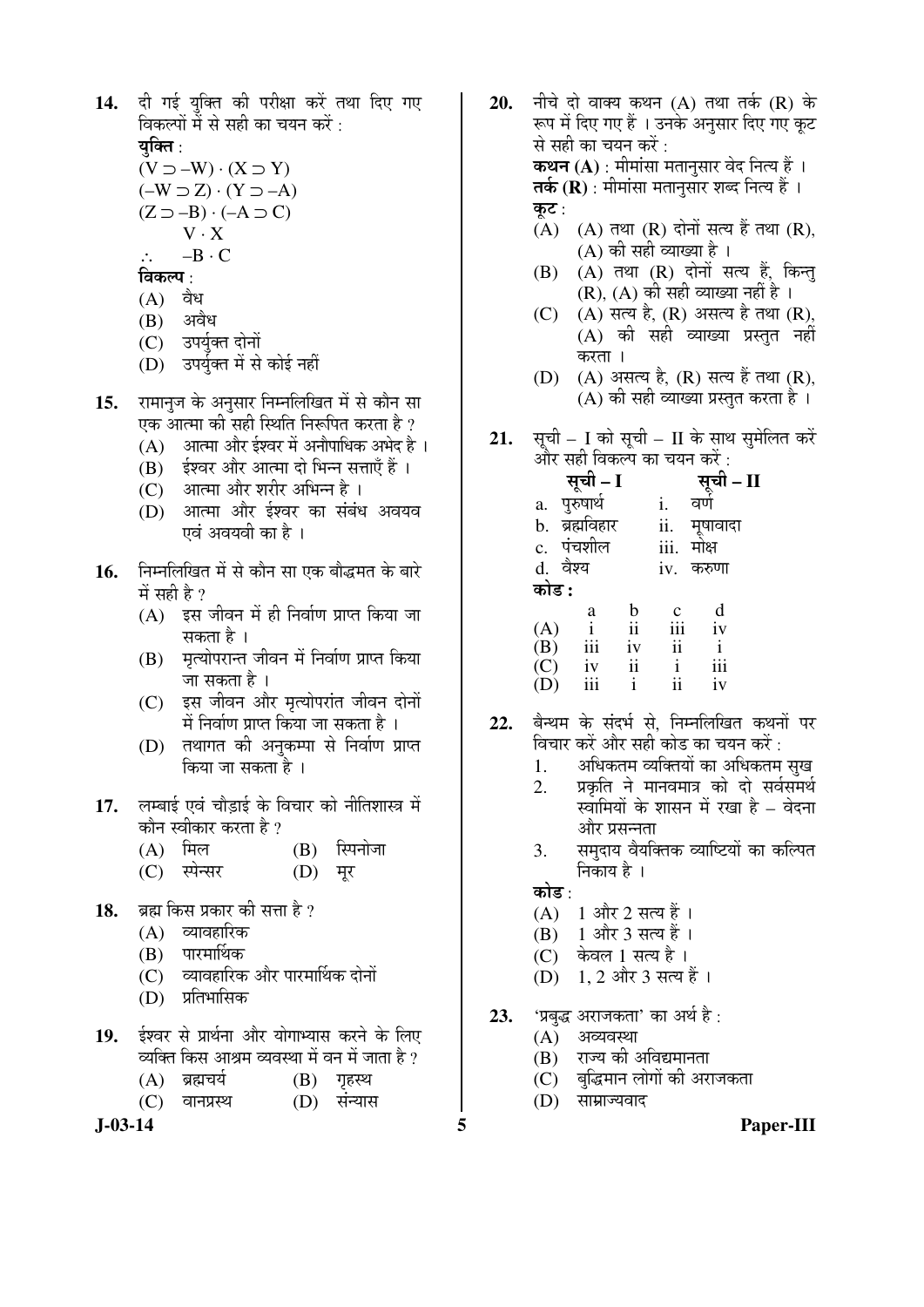- **24.** The view that 'Jātī' is as much real as the  $Vyakt\bar{i}$  is held by
	- (A) The Nyāya school
	- (B) The Bauddha school
	- (C) The Cārvāka school
	- (D) The Advaita Vedanta school
- **25.** Which one of the following statements does not truly reflect Gandhi's Philosophy of life ?
	- (A) Hate the sin but not the sinner.
	- (B) Non-violence is an active moral fight against wickedness.
	- (C) Both of the options given above are true.
	- (D) Neither (A) is true nor (B).
- **26.** According to Gandhiji, the goal of constructive programme is
	- (A) Providing economic relief to the unemployed
	- (B) Distributing some wages to spinners and weavers
	- (C) Creating a non-violent society
	- (D) None of the above
- **27.** Sarvadharma Samabhava : according to Gandhi means
	- (A) There is the unity of all religions
	- (B) All religions are to be treated
	- equally<br>All religions (C) All religions should be synthesised
	- (D) All religions teach moral values.
- **28.** Right faith, right knowledge and right conduct are known as in Jaina ethics that shine is a good life.
	- (A) Triratna (B) Triguna
	- (C) Trijñāna (D) None of these
- **29.** According to Gandhi, trusteeship means
	- (A) Bread-Labour
	- (B) Swadeshi
	- (C) Possessing wealth and its distribution to the needy
	- (D) Greediness



- **30.** Arrange the following concepts in which they appeared. Use the code given below :
	- I. Pratitya Samutpada
	- II. Nirvana
	- III. First Noble Trust
	- IV. Eight fold path (Dukh Nirodh Marg)
	- **Codes :**
	- (A) I, II, III, IV (B) IV, III, II, I
	- (C) III, I, II, IV (D) II, III, I, IV
- **31.** The philosophy of Satyagraha is originally ascribed to
	- (A) Ruskin
	- (B) Mahatma Gandhi
	- (C) Dr. B.R. Ambedkar
	- (D) Koutilya
- **32.** The word Ahinsā was first used in the following Indian text :<br>(A) Bhagavad  $G_{I}$ ta
	- Bhagavad Gita
	- (B) Chandogya Upanishad
	- **Ramayana**
	- (D) Rigveda
- **33.** Religion according to Gandhi is :
	- (A) Justice
	- (B) Prayer
	- (C) Moral Principle
	- (D) Freedom
- **34.** "We do not want mass production but we want production for the masses" advocated by
	- (A) Marx (B) Gandhi<br>
	(C) Nehru (D) Amartya (D) Amartya Sen
- **35.** Match List I and List II and select the code correctly matched :

 **List – I List – II** a. Advait Vedanta i. Nimbark b. Vishista dvaitvada ii. Shankar c. Dvaitvada iii. Ramanuja d. Dvaitadvaitvada iv. Madhva **Codes :**  a b c d  $(A)$  iii ii i iv  $(B)$  ii iii iv i  $(C)$  iv ii iii i

 $(D)$  i ii iii iv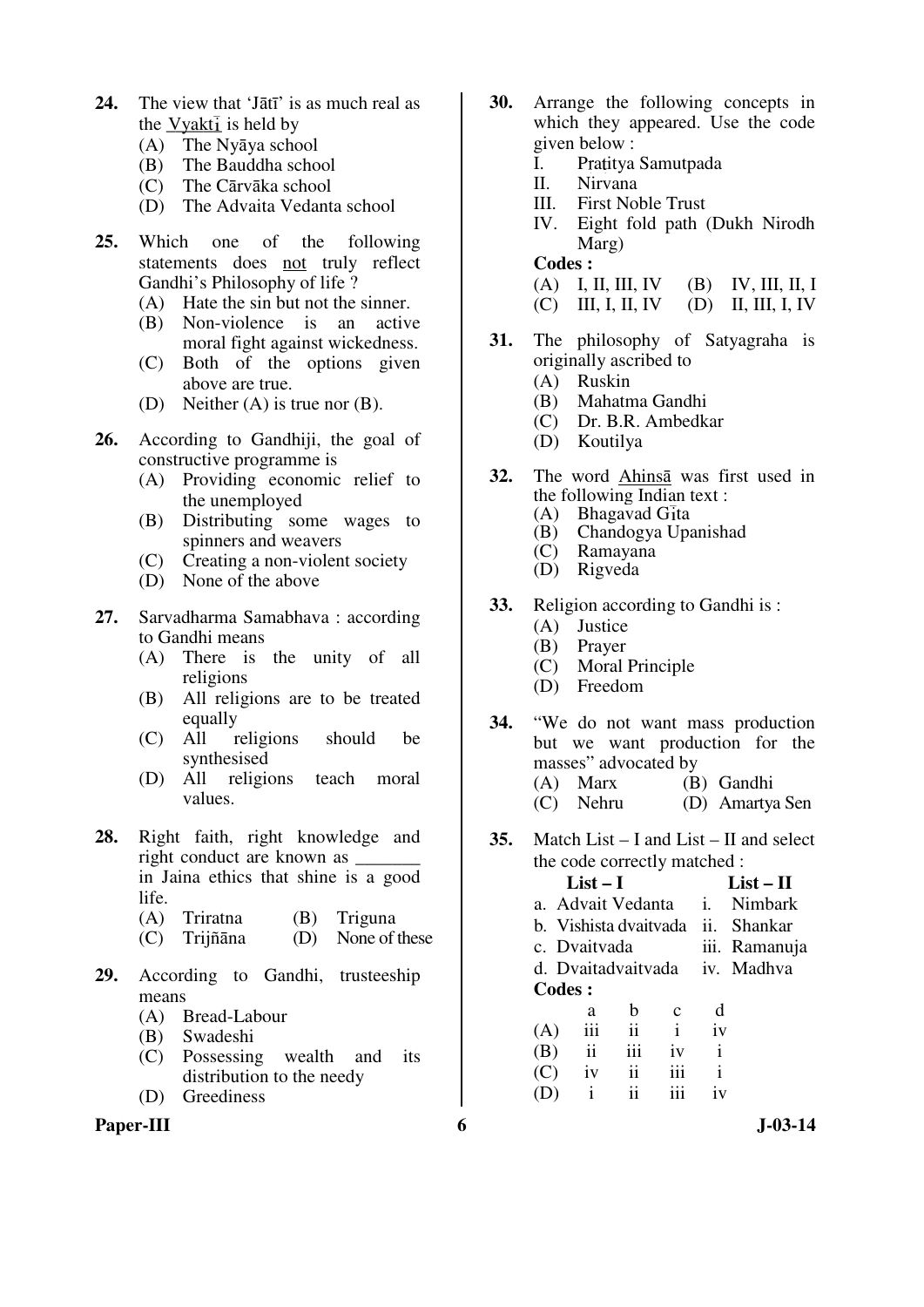- 24. यह विचार कि 'जाति उतनी वास्तविक है जितना कि व्यक्ति' किसका है ?
	- $(A)$  न्याय सम्प्रदाय
	- (B) बौद्ध सम्प्रदाय
	- (C) चार्वाक सम्प्रदाय
	- (D) अद्रैत वेदान्त सम्प्रदाय
- **25.** निम्नलिखित में से कौन सा कथन गाँधी के जीवन-दर्शन का सही चित्रण प्रस्तत नहीं करता ?
	- $(A)$  पाप से घृणा करो, पापी से नहीं ।
	- (B) अहिंसा दुष्ट्ता के विरुद्ध नैतिक संघर्ष है ।
	- (C) ऊपर के दोनों विकल्प सही हैं ।
	- $(D)$  उपर्युक्त दोनों विकल्प  $(A)$  और  $(B)$ सही नहीं हैं ।
- **26.** गांधीजी के अनुसार संरचनात्मक कार्यक्रम का लक्ष्य है : $\,$ 
	- $(A)$  बेरोजगारों को आर्थिक सहायता प्रदान करना
	- $(B)$  कातने वाले और बनाई करने वालों को कुछ मजदुरी वितरित करना
	- (C) अहिंसावादी समाज का सृजन
	- (D) उपर्यक्त में से कोई नहीं
- 27. गांधीजी के अनुसार सर्वधर्म समभाव का अर्थ है
	- $(A)$  सभी धर्मों में एकता है।
	- (B) सभी धर्मों के साथ समान व्यवहार करना चाहिए $\perp$
	- (C) सभी धर्मों का संश्लेषण किया जाना चाहिए ।
	- (D) सभी धर्म नैतिक मल्य सिखाते हैं ।
- **28.** सम्यक् दर्शन, सम्यक ज्ञान और सम्यक आचरण को जैन नीतिशास्त्र में निम्नलिखित कहा जाता है जो अच्छे जीवन में चमकता है  $\cdot$ 
	- $(A)$  त्रिरत्न
	- $(B)$  त्रिगण
	- $(C)$  त्रिज्ञान
	- $(D)$  उपर्युक्त में से कोई नहीं
- 29. Tiiधीजी के अनुसार, न्यासिता का अर्थ है
	- $(A)$  रोटी के लिए श्रम
	- (B) स्वदेशी
	- (C) सम्पदा रखना और जरूरतमंद में उसका वितरण
	- (D) लालच

**J-03-14 7 Paper-III**

- 30. नीचे दिये गये कूट का इस्तेमाल करते हुए, निम्नलिखित सिद्धांतों को उनके सही क्रम में जमाइये $\,$  :
	- I. प्रतीत्य समत्पाद
	- II. निर्वाण
	- III. प्रथम आर्य सत्य
	- IV. आष्टांगिक मार्ग (द:ख निरोध मार्ग)
	- कट $:$
	- (A) I, II, III, IV (B) IV, III, II, I
	- (C) III, I, II, IV (D) II, III, I, IV
- 31. सत्याग्रह के दर्शन का श्रेय मल रूप से किसे दिया जाता है  $\gamma$ 
	- $(A)$  रस्किन
	- $(B)$  महात्मा गाँधी
	- (C) डॉ. बी.आर. अम्बेडकर
	- (D) कौटिल्य
- 32. अहिंसा शब्द का उपयोग सर्वप्रथम निम्नलिखित भारतीय ग्रंथ में किया गया था $\, \cdot \,$ 
	- (A) भगवद् गीता (B) छान्दोग्योपनिषद्<br>(C) रामायण (D) ऋग्वेद
	- (C) रामायण
- 33. Tiँधीजी के अनुसार धर्म
	- $(A)$  न्याय है।  $(B)$  प्रार्थना है।
	- (C)  $\hat{\vec{a}}$ तिक सिद्धांत है । (D) स्वतन्त्रता है ।
- **34.** 'हम व्यापक उत्पादन नहीं चाहते हैं, परन्तु हम जनता के लिए उत्पादन चाहते हैं' इस कथन की हिमायत किसने की है ?
	- $(A)$  मार्क्स $(B)$  गाँधी (C) नेहरू (D) अमर्त्य सेन
	-
- **35.** सूची I एवं सूची II पर विचार कीजिये एवं ्<br>सही सुमेलित कूट का चयन करें :
- ÃÖæ"Öß  **I** ÃÖæ"Öß  **II** a. अर्द्रत वेदान्त i. निम्बार्क b. विशिष्टाद्वैतवाद ii. शंकर c. द्वैतवाद iii. रामानुज d. द्वैताद्वैतवाद iv. मध्व कट : a b c d  $(A)$  iii ii i iv (B) ii iii iv i (C) iv ii iii i (D) i ii iii iv
-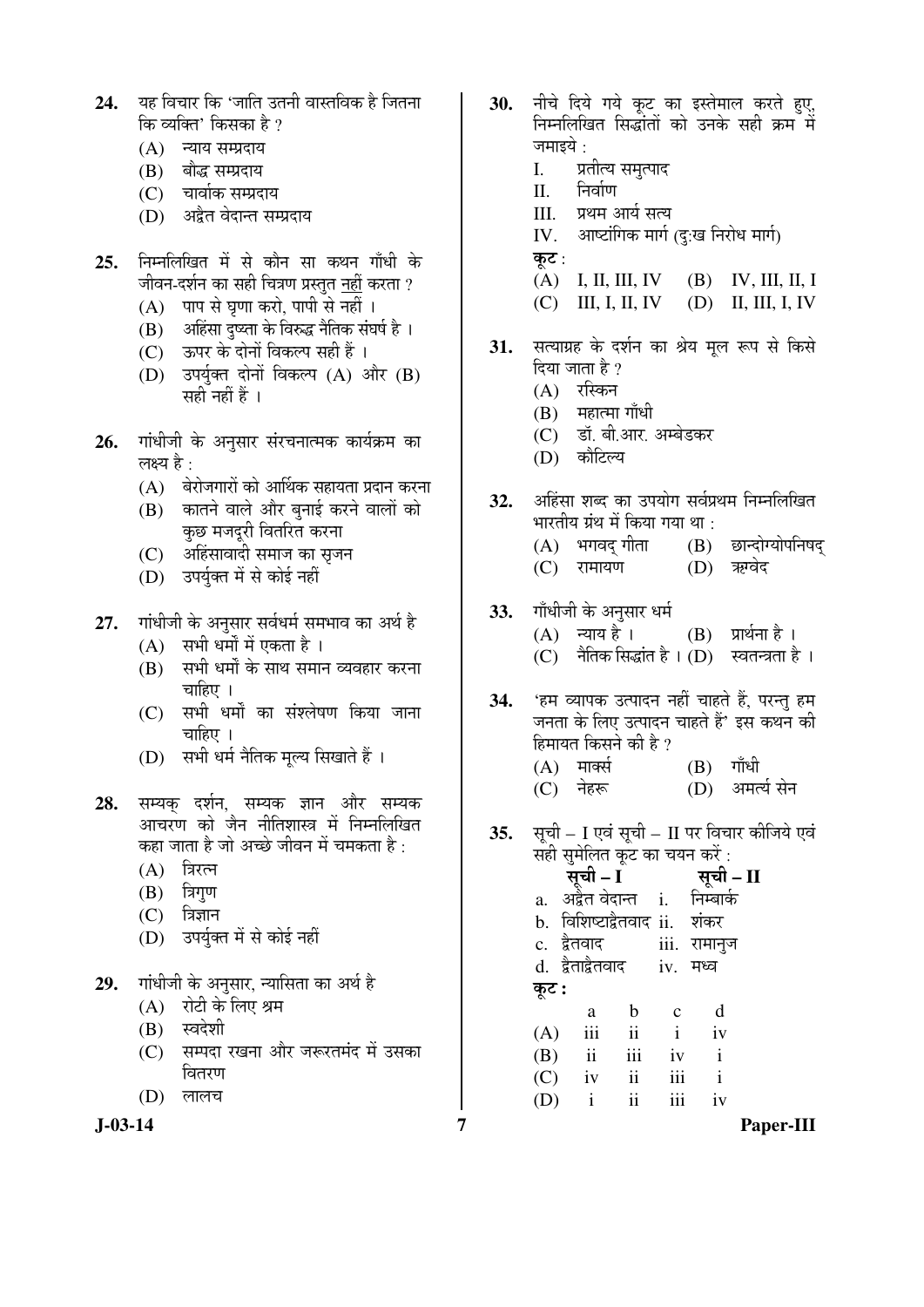- **36.** Which of the following statements are associated with Gandhiji's concept of truth ?<br>1.  $\overline{1}$ 
	- 1. Truth is an ontological category.<br>2. Truth is an ethical category.
	- 2. Truth is an ethical category.<br>3. Truth is only a property of sta

Truth is only a property of statement. Select the correct answer from the codes given below :

 **Codes :** 

- (A)  $1, 2$  and  $3$  (B)  $1$  and  $2$ <br>(C)  $2$  and  $3$  (D)  $1$  and  $3$
- $(C)$  2 and 3
- **37.** Given below are two statements, one labelled as Assertion (A), and the other labelled as Reason (R) :
	- **Assertion (A) :** The conclusion of a syllogism cannot be more general than the premises.
	- **Reason (R)** : The conclusion of a syllogism is true, provided the premises are true.

In the context of the above two statements, which one of the following is correct ?

 **Code :** 

- $(A)$  Both  $(A)$  and  $(R)$  are true and  $(R)$ is the correct explanation of (A).
- (B) Both (A) and (R) are true, but (R) is not the correct explanation of  $(A)$ .
- (C) (A) is true, but  $(R)$  is false.
- $(D)$   $(A)$  is false, but  $(R)$  is true.
- **38.** According to Kant "The laws of hygiene are conducive to health" is
	- (A) Categorical imperative<br>(B) Hypothetical imperative
	- (B) Hypothetical imperative<br>(C) Moral imperative
	- Moral imperative
	- (D) None of the above
- **39.** Match the following by using the code, given below :

|    | $List-I$                         |      | $List-II$     |
|----|----------------------------------|------|---------------|
|    | (Trend)                          |      | (Philosopher) |
|    | a. Critical                      |      | Russell       |
|    | Philosophy                       |      |               |
| 1. | $\mathbf{D}$ = 43 = 43 = 43 = 44 | 7. J | $T = -1$      |

- b. Rationalism ii. Locke c. Empiricism iii. Spinoza
- c. Empiricism d. Analytic iv. Kant
- Philosophy

#### **Codes :**

|     | a   | h   | $\mathbf c$ | d   |
|-----|-----|-----|-------------|-----|
| (A) | iv  | 111 | ii          |     |
| (B) | 111 | iv  | 1           | ii  |
| (C) | iv  |     | 111         | ii  |
| (D) | ii  |     | iv          | 111 |

Paper-III 8 **3** J-03-14

- **40.** Samavāyikārana of the world according to the Vaise sikas is
	- (A) Iśvara
		-
	- (B) Paramānu-Samyoga
	- (C) Dvyanuka
	- (D) Paramānu
- **41.** Pārmārthika Sattā may be refuted by
	- (A) Vyavahārika Sattā
	- (B) Prātibhasika Sattā<br>
	(C) Both (A) and (B)
	- (C) Both (A) and (B)<br>(D) None of the above
	- None of the above
- **42.** Which one of the following pairs is not correctly matched ?
	- (A) The doctrine of Monads – Leibnitz
	- (B) The Doctrine of Modes – Spinoza
	- (C) Burkley's Philosophy– Solipsism
	- (D) Distinction between 'Knowledge concerning relation of Ideas' and 'Knowledge concerning matter of fact' – Kant
- **43.** The view that "God alone is real and other finite things are suppressed or annulled in the existence of God" is
	- called<br> $(A)$  Theism (A) Theism (B) Pantheism<br>(C) Animism (D) Deism  $(D)$  Deism
- **44.** Mark the option which is not correct in the context of Hegel's philosophy<br>(A) Idea of God  $\neq$  Highest universal
	- (A) Idea of God ≠ Highest universal<br>(B) Real is Rational.
	- (B) Real is Rational.<br>(C) Pure Being = nor
	- $(C)$  Pure Being = non being<br>
	(D) The Ultimate Reality
	- The Ultimate Reality can be explained in forms of causality.
- **45.** Who propounds that God is appearance?<br>(A) Spinoza (B) Descartes (A) Spinoza (B) Descartes<br>(C) Hume (D) Bradley
- (D) Bradley **46.** Who says that 'Non-Contradiction is
	- the criterion of Reality' ?<br>
	(A) Hegel (B) Plato
	- $(A)$  Hegel  $(C)$  Bradle
	- Bradley (D) None of the above
- **47.** Mark the group, that is the most suitable to Nietzsche's Philosophy' ?
	- (A) Sense-data, Protocol Statement Epoche, Tragedy
	- (B) Crisis, Superman, attack on Christianity, Evolution
	- (C) Supermind, Tragedy, Epoche, Speech act<br>Crisis.
	- (D) Crisis, Tragedy, Protocol statement, attack on Christianity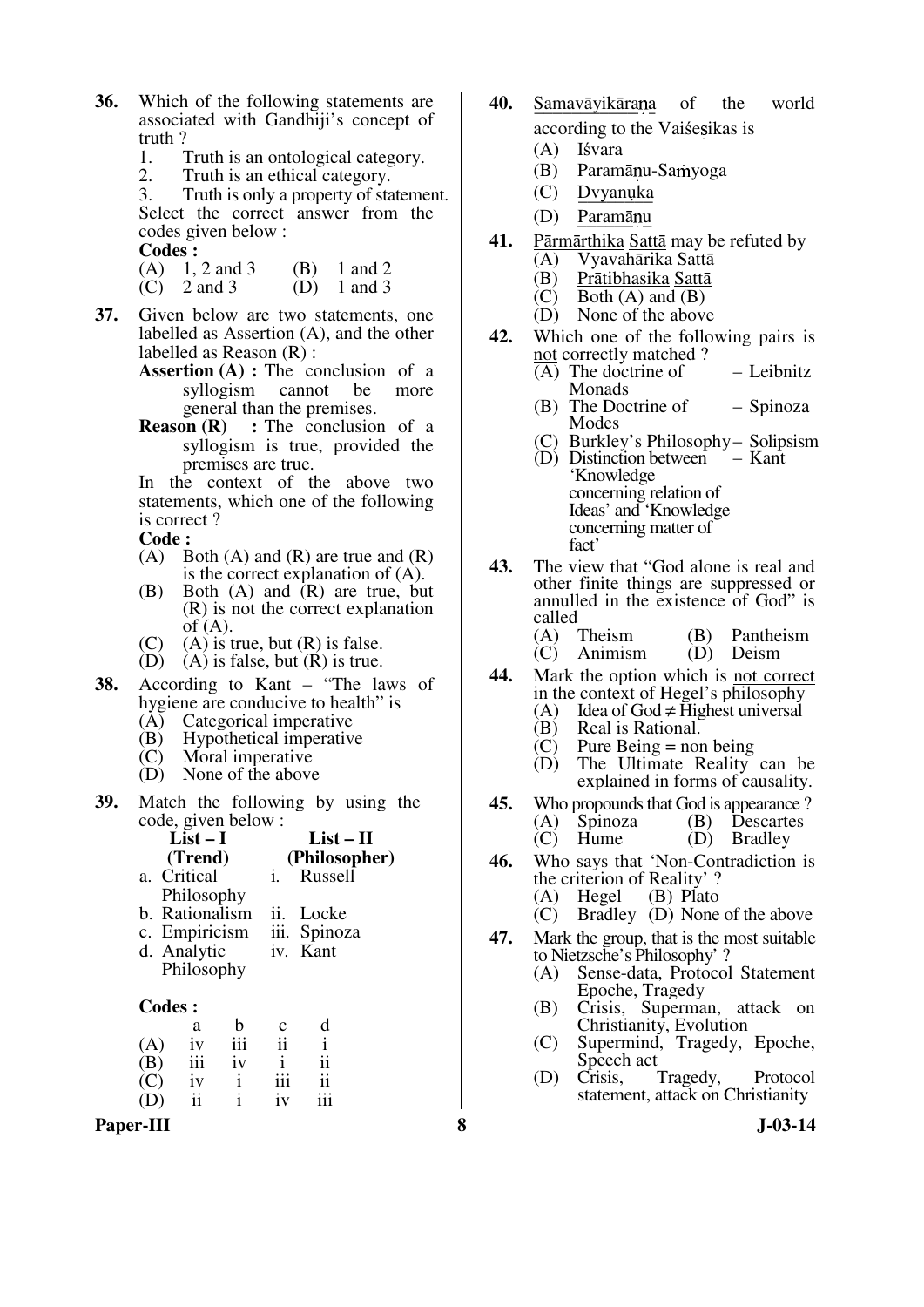36. निम्नलिखित में से कौन से कथन गाँधीजी के सत्य के प्रत्यय से संबंधित हैं ? 1. सत्य एक तत्त्वमीमांसीय पदार्थ है ।<br>2. सत्य एक नैतिक पदार्थ है । सत्य एक नैतिक पदार्थ है । 3. सत्य केवल प्रतिज्ञप्तियों का गण है। नीचे दिये गये कूट की सहायता से सही उत्तर चनिये $\,$  : कट $:$ (A)  $1, 2$  और 3 (B)  $1$  और 2<br>(C)  $2$  और 3 (D)  $1$  और 3  $(C)$  2 और 3 37. नीचे दो कथन दिए गए हैं, एक को अभिकथन (A) और दुसरे को कारण (R) का नाम दिया गया है $\cdot$ **अभिकथन (A)** : न्याय का निष्कर्ष आधारवाक्य की तलना में ज्यादा सामान्य नहीं हो सकता है । **कारण (R)** : न्याय वाक्य का निष्कर्ष तभी सत्य होता है. जब आधारवाक्य सत्य हों । उपर्युक्त दो कथनों के संदर्भ में, नीचे दिए कोडों से सही उत्तर का चयन करें : कोड़<sup>.</sup>  $(A)$   $(A)$  और  $(R)$  दोनों सत्य हैं और  $(R)$ , (A) की सही व्याख्या है ।  $(B)$   $(A)$  और  $(R)$  दोनों सत्य हैं, परन्तु  $(R)$ ,  $(A)$  की सही व्याख्या नहीं है। (C) (A) सत्य है, परन्तु (R) असत्य है। (D) (A) असत्य है, परन्तु (R) सत्य है। 38. केण्ट के अनुसार स्वच्छता के नियम स्वास्थ्य के  $\overline{r}$ लिये सहायक होते हैं :  $(A)$  निरपेक्ष आदेश  $(B)$  सापेक्ष आदेश (C) नैतिक आदेश (D) इनमें से कोई नहीं 39. निम्नलिखित का मिलान करें और नीचे दिए कोड से सही उत्तर का चयन करें $\cdot$ सूची – I **(प्रवृत्ति)** सूची – II **(**¤üÖ¿ÖÔ×®ÖÛú**)** a. आलोचनात्मक दर्शन i. रसेल b. ²Öãרü¾ÖÖ¤ü ii. »ÖÖòÛú c. अनुभववाद iii. स्पिनोजा d. विश्लेषणात्मक दर्शन iv. केण्ट 󜅐ݟ **:** a b c d  $(A)$  iv iii ii i (B) iii iv i ii (C) iv i iii ii (D) ii i iv iii

- **40.** ¾Öî¿Öê×ÂÖÛú Ûêú †®ÖãÃÖÖ¸ü, •ÖÝÖŸÖË ÛúÖ ÃÖ´Ö¾ÖÖ×µÖÛú¸üÞÖ Æîü
	- (B) परमाणु संयोग<br>(D) परमाण्
		- (C) द्वयणुक
- 41. पारमार्थिक सत्ता का निम्नलिखित के द्वारा खंडन किया जा सकता है :
	- $(A)$  व्यावहारिक सत्ता
	- $(B)$  प्रातिभासिक सत्ता
	- (C) (A) और (B) दोनों
	- (D) उपर्यक्त में से कोई नहीं
- 42. Fiम्नलिखित में से कौन सा यग्म समेलित नहीं है ?
	- (A) चिद्बिंदु का सिद्धांत लाइब्नित्ज़<br>(B) विकार का सिद्धांत स्पिनोजा
	-
	- (B) ×¾ÖÛúÖ¸ü ÛúÖ ×ÃÖ¨üÖÓŸÖ ×ï֮ÖÖê•ÖÖ  $(C)$  बर्कले का दर्शन
	- (D) 'प्रत्ययों के संबंध-विषयक केण्ट ज्ञान' तथा 'वस्तु स्थिति-विषयक ज्ञान $\check{ }$  के बीच भेद की स्थापना

43. यह विचार कि ''ईश्वर मात्र यथार्थ है और अन्य सीमित वस्तुएँ ईश्वर के अस्तित्व में दबा दी जाती है या नष्ट कर दी जाती है'', कहलाता है :<br>(A) ईश्वरवाद (B) सर्वेश्वरवाद (A) ‡Ô¿¾Ö¸ü¾ÖÖ¤ü (B) ÃÖ¾Ö쿾ָü¾ÖÖ¤ü

- (C) जीववाद (D) तटस्थेश्वरवाद
- 44. हेगेल के दर्शन के संदर्भ में निम्नलिखित में से कौन सा विकल्प सही नहीं है ?
	- (A)  $\frac{1}{2}$ ईश्वर का प्रत्यय ≠ उच्चतम सामान्य
	- $(B)$  सत बौद्धिक है ।
	- $(C)$  शब्द सत्ता = अ-सत्ता
	- (D) चरम सत्ता की व्याख्या कारणता के पदों  $\vec{H}$  संभव है ।
- **45.** कौन प्रतिपादित करता है कि ईश्वर आभास है ? (A) स्पिनोजा (B) देकार्त
	- (C) ह्यम (D) ब्रैडले
- **46.** कौन कहता है कि 'अव्याघात परमसत् की कसौटी है' ?
	- (A) हेगेल (B) प्लेटो
	- (C) ब्रैडले (D) इनमें से कोई नहीं
- 47. नीत्शे के दर्शन के सर्वाधिक उपयुक्त समूह कौन सा है ?
	- (A) इन्द्रिय-प्रदत्त, स्वानुभवमूलक कथन, इपोखे और त्रासदी
	- (B) संकट, अतिमानव, ईसाई धर्म पर आघात, विकास
	- (C) अधिमानस, त्रासदी, इपोखे, वाक्-क्रिया
	- (D) संकट, त्रासदी, स्वानुभवमूलक कथन, ईसाई धर्म पर आघात

**J-03-14 9 Paper-III**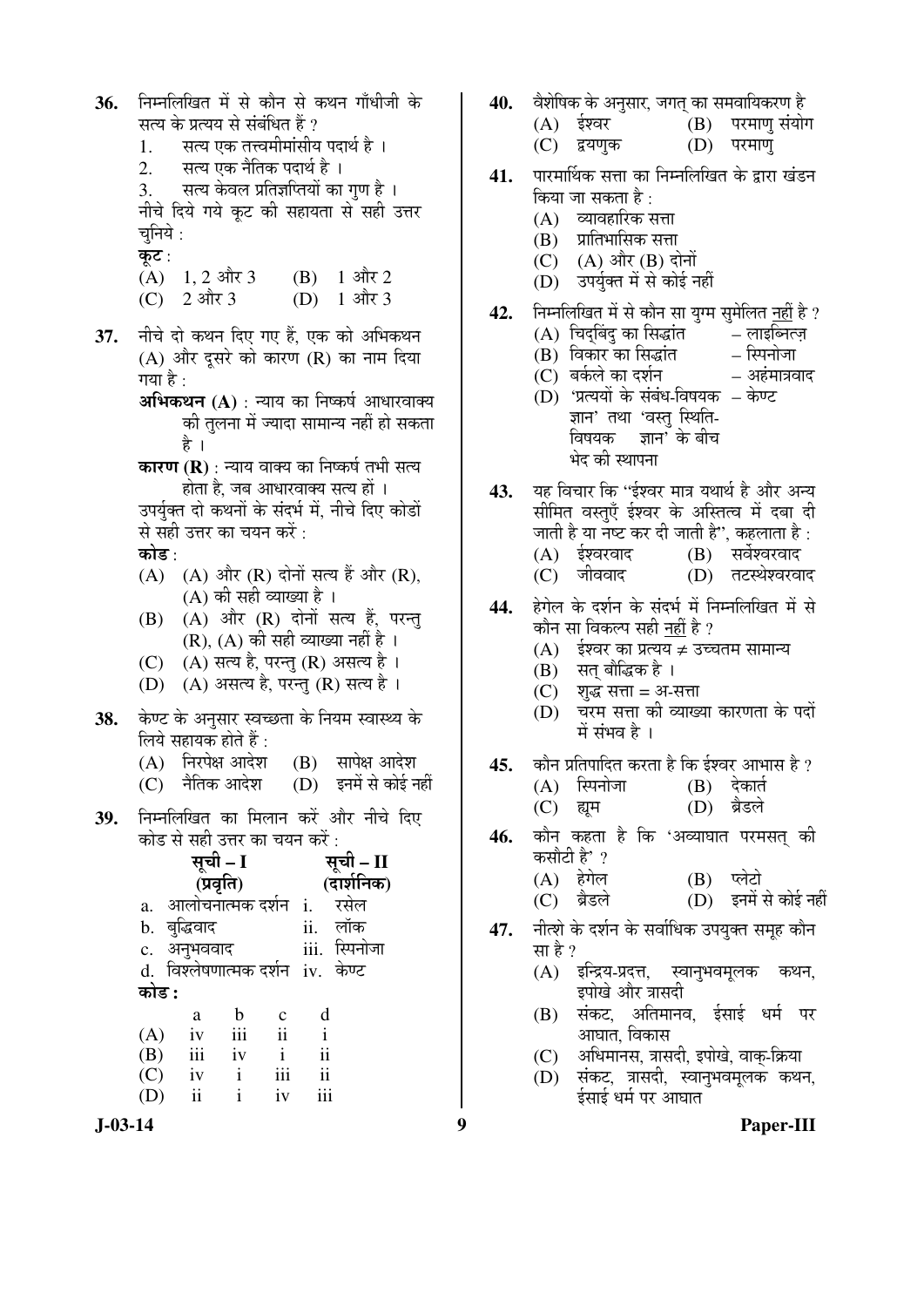- **48.** Mark the statement which is not true :
	- (A) Subjective idealism results in Solipcism.
	- (B) Conceptualism is a theory given to explain universal
	- (C) Causality is a ground of Induction
	- (D) Kant ascribes space and time as 'a-priori concepts
- **49.** Who tells "Knowledge is primarily of a definite object and is to be distinguished from the awareness of the indefinite."<br>(A) Ambedkar
	- Ambedkar
	- (B) Radhakrishnan
	- (C) K.C. Bhattacharya
	- Tagore
- **50.** Given below are two sets List I and II. List – I consists of the propounders and List – II of the doctrines. Consider them and select the correctly matched code :
	- **List I List II**
	- a. Sankara i. Prapatti
	- b. Rāmānuja ii. Śūnyatā
	- c. Madhva iii. Jivanmukti

d. Nagarjuna iv. Ānandatāratamya **Codes :** 

|     | a   | b   | $\mathbf c$ | d  |
|-----|-----|-----|-------------|----|
| (A) | i   | ii  | 111         | iv |
| (B) | iii |     | iv          | ii |
| (C) | ii  |     | 111         | iv |
| (D) | i   | 111 | 11          | iv |

- **51.** Spinoza explained the relation between mind and body by the help of
	- (A) Inter-actionism
	- (B) Parallelism
	- (C) Pre-established harmony
	- (D) Identity-in-difference
- **52.** In Buddhist Philosophy Avinābhāva relation is based on
	- (A) Identity, Negation, Co-existence
	- (B) Identity, Causality, Negation
	- (C) Causality, Negation, Coexistence
	- (D) Causality, Identity, Co-existence
- **53.** In the following inference there is fallacy of : 'Sky flower is fragrant because it has flowerness in it'
	- (A) Anekāntika (B) Satpratipaksa
	- (C) Bādhita (D) Aśsayāsiddhā

**Paper-III** J-03-14

**54.** Read the following arguments and select the fallacy in it, using the code given below :

#### **Argument :**

- "All Hindus are Aryans.
- No Persians are Hindus.
- ∴ No Persians are Aryans".
- **Codes :**
- (A) Fallacy of Illicit Major
- (B) Fallacy of Illicit Minor<br>(C) Fallacy of Four Terms
- Fallacy of Four Terms
- (D) Fallacy of Undistributed Middle
- **55.** In the context of laws of thought mark the best combination of the laws as given below :
	- Laws :<br>L<br>L<br>L
	- I. Law of Identity<br>II. Law of Contrad
	- II. Law of Contradiction<br>III. Law of Excluded Mid
	- III. Law of Excluded Middle IV. Law of Sufficient Reason
	- Law of Sufficient Reason

#### **Combinations :**

- (A) I and II are correct.
- (B) III and IV are correct.
- (C) I, II and IV are correct.
- (D) I, II, III and IV are correct.
- **56.** Match List I with List II and select the right answer using the code, given below :

|              | $List-I$      |     | $List - II$ |                |
|--------------|---------------|-----|-------------|----------------|
| a.           | AAA           |     |             | Ferio          |
| b.           | AII           |     | ii.         | Celarent       |
|              | c. EAE        |     | iii.        | Darii          |
| d.           | EIO           |     | iv.         | <b>Barbara</b> |
|              |               |     | V.          | <b>Baroco</b>  |
|              |               |     |             |                |
|              | <b>Codes:</b> |     |             |                |
|              |               | h   | $\mathbf c$ |                |
| (A)          | a<br>iii      | V   | iv          | i              |
| $\mathbf{B}$ | iii           | 1V  |             | ii             |
|              | 1V            | 111 | ii          | i              |

- **57.** Which of the following statements are true with regard to phenomenology?<br>
(A) Phenomenologist's is not
	- Phenomenologist's is not concerned with particular facts as such.<br>The
	- (B) The subject matter of Phenomenology is the ideal meanings and universal relations with which the ego is confronted in its experience.
	- (C) Only (A) (as above said) is true and (B) is false.
	- (D) Both (A) and (B) (as above said) are true.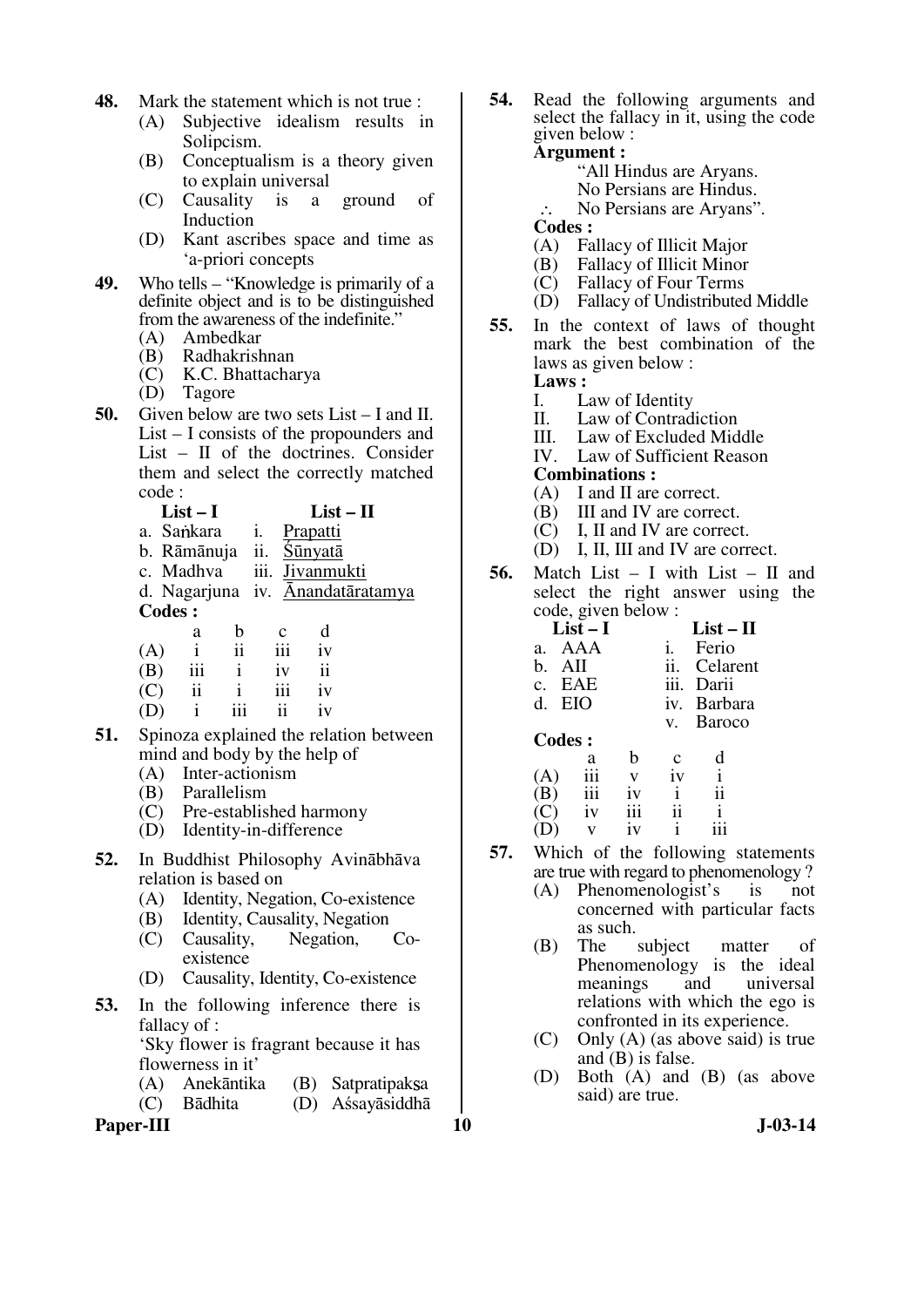- 48. कौन सा कथन सत्य नहीं है ?
	- (A) आत्मनिष्ठ प्रत्ययवाद का परिणाम अहंमात्रवाद होता है ।
	- $(B)$  प्रत्ययवाद वह सिद्धांत है जो सामान्य की व्याख्या के लिये दिया गया है ।
	- $(C)$  कारणता आगमन का आधार है ।
	- (D) केण्ट दिक और काल को प्रागानभविक प्रत्यय का नाम देता है।
- **49.** किसने कहा है ''ज्ञान, मुख्य रूप से एक निश्चित वस्तू का होता है और अनिश्चित के बोध से इसका भेद होना चाहिए" ?
	- (A) अम्बेडकर (B) राधाकृष्णन
	- (C) के.सी. भड़ाचार्य (D) टैगोर
- 50. नीचे दो समूह I और II दिए गए हैं । समूह I में प्रतिपादक और समह II में सिद्धांत दिए गए हैं । नीचे दिए कोडों से सद्री मेलित का चयन करें $\cdot$

|         | समूह – I     |              |             |                                      |
|---------|--------------|--------------|-------------|--------------------------------------|
| a.      | शंकर         |              |             | <b>समूह – II</b><br>प्रपत्ति         |
|         | b. रामानुज   |              |             |                                      |
| c. मध्व |              |              |             | ii.    शून्यता<br>iii.   जीवन मुक्ति |
|         | d. नागार्जुन |              |             | iv. आनन्द तारतम्य                    |
| कोड :   |              |              |             |                                      |
|         | a            | b            | $\mathbf c$ | d                                    |
| (A)     | $\mathbf{i}$ | ii           | iii         | iv                                   |
| (B)     | iii          | $\mathbf{i}$ | iv          | ii                                   |

| $\sim$ | ----                    |                |                 |    |  |
|--------|-------------------------|----------------|-----------------|----|--|
| (C)    | $\overline{\mathbf{u}}$ | $\blacksquare$ | $\cdots$<br>111 | 1V |  |
| (D)    | $\mathbf{1}$            | iii            | ii              | 1V |  |

- 51. स्पिनोजा ने मन और देह के बीच सम्बन्ध को निम्नलिखित की सहायता से स्पष्ट किया है $\cdot$ 
	- $(A)$  अंत:क्रियावाद
	- $(B)$  समानांतरवाद
	- (C) पूर्व-स्थापित सामंजस्य
	- (D) भेद में अभेद
- 52. बौद्ध दर्शन में अविनाभाव सम्बन्ध आधारित है
	- (A) तादात्म्य, निषेध, नियत साहचर्य पर
	- (B) तादात्म्य, कारणाता, निषेध पर
	- (C) कारणाता. निषेध. नियत साहचर्य पर
	- (D) कारणाता, तादात्म्य, नियत साहचर्य पर
- **53.** निम्नलिखित उदाहरण में दोष है 'आकाशपुष्प सुगन्धित है क्योंकि उसमें पृष्पत्व हे $^{\cdot}$  :
	- (A) अनेकान्तिक (B) सत्प्रतिपक्ष<br>(C) बाधित (D) आश्रयासि
	- (D) आश्रयासिद्ध
- 

54. नीचे दी गई यक्ति के दोष का निर्धारण दिए गए कट के आधार पर करें :

युक्ति :

- सभी हिंदु आर्य हैं ।
- कोई भी पारसी हिंदु नहीं है ।
- ∴ कोई भी पारसी आर्य नहीं है ।
- कूट $:$
- (A) अनुचित बृहद्-पद दोष<br>(B) अनचित लघ-पद दोष
- अनचित लघ-पद दोष
- (C) चतृष्पद-दोष
- (D) अव्याप्त मध्यम-पद दोष
- **55.** 'विचार के नियम' के संदर्भ में दिए गए नियमों के सर्वोत्तम संयोजन का चुनाव दिए गए कूट में से करें । :
	- नियम :<br>L I. तादात्म्य का नियम<br>II व्याघात का नियम
	- व्याघात का नियम
	- III. मध्य-दशा परिहार का नियम
	- IV. पर्याप्त कारणता का नियम
	- (संयोजन) कट :
	- $(A)$  I और II सही हैं।
	- $(B)$  III और IV सही हैं।
	- (C) I, II और IV सही हैं।
	- $(D)$  I, II, III और IV सही हैं।
- **56.** सूची I तथा सूची II को सुमेलित करें तथा नीचे दिए गए कोड से सही उत्तर का चनाव करें :

|                         | सूची – I         |                |              | <b>सूची – II</b><br>फेरियो |
|-------------------------|------------------|----------------|--------------|----------------------------|
|                         | a. AAA           |                | i.           |                            |
| b. AII                  |                  |                | ii.          | केलारेंट                   |
|                         | c. EAE           |                |              | iii. डारी                  |
|                         | d. EIO           |                |              | iv. बारबरा                 |
|                         |                  |                |              | v. बारोको                  |
| कोड :                   |                  |                |              |                            |
|                         | a                | b              | $\mathbf c$  | d                          |
|                         |                  |                | iv           | $\frac{1}{11}$             |
|                         |                  | $\frac{v}{iv}$ | $\mathbf{i}$ |                            |
| $(A)$<br>$(B)$<br>$(C)$ | iii<br>iii<br>iv | iii            | ii           | $\mathbf{i}$               |
|                         | $\mathbf V$      | iv             | $\mathbf{i}$ | iii                        |

- **57.** फेनोमेनॉलॉजी के संदर्भ में निम्नलिखित कथनों में से कौन सा सत्य है ?
	- $(A)$  फेनोमेनॉलॉजिस्ट तथ्य-विशेष से सरोकार नहीं रखता ।
	- $(B)$  फेनोमेनॉलॉजी की विषय-सामग्री आदर्श-अर्थ ओर सामान्य-संबंध हैं, जिनके साथ अहम का संघर्ष अपनी अनुभूति में होता है ।
	- $(C)$  उपर्युक्त कथनों में से केवल  $(A)$  सत्य है तथा  $(B)$  असत्य है।
	- (D) उपर्युक्त कथनों में से  $(A)$  और  $(B)$ दोनों सत्य हैं ।

**J-03-14 11 Paper-III**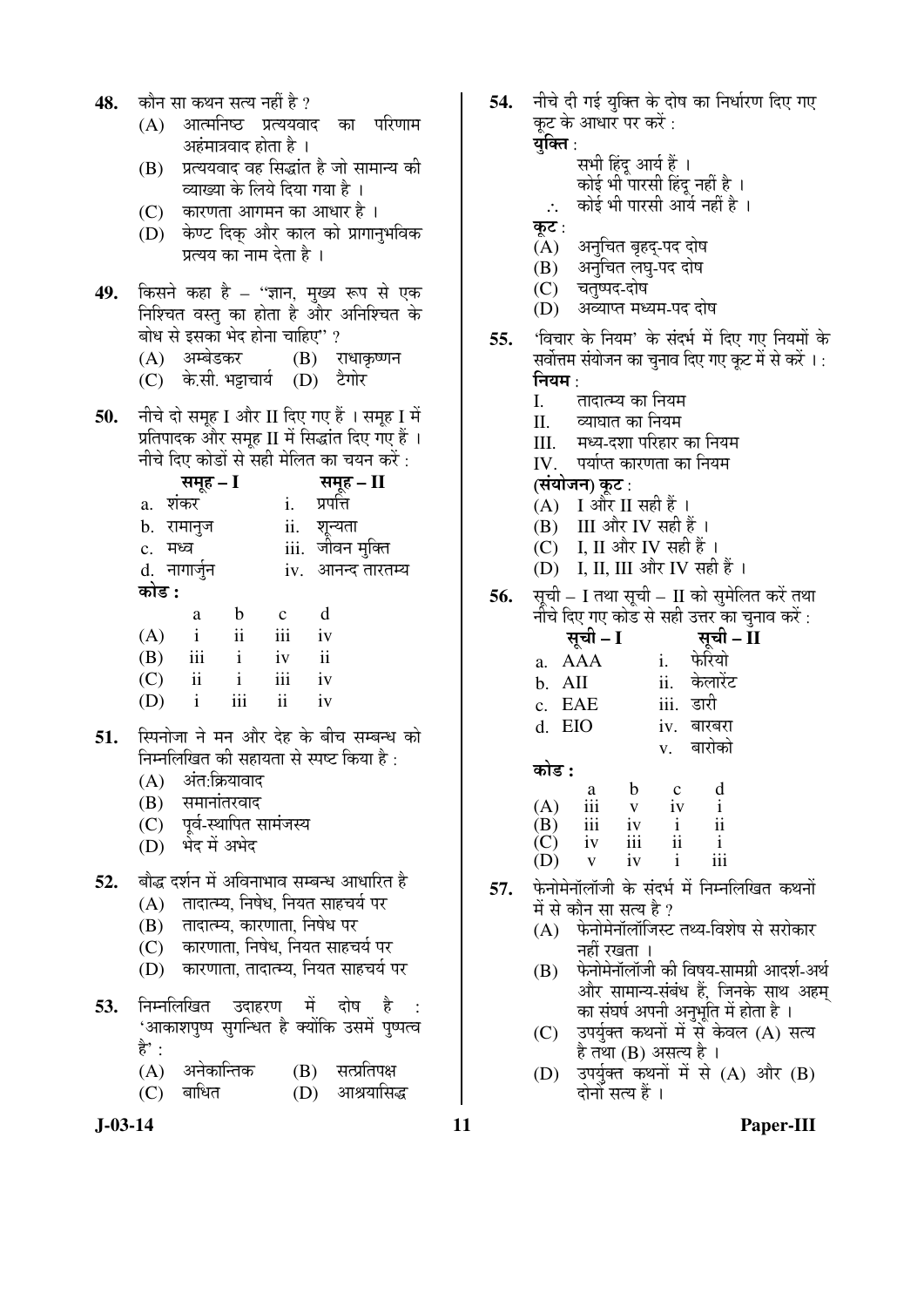- **58.** The objects of phenomenological inquiry are
	- (A) External objects
	- (B) Intentional objects
	- (C) Extensional objects
	- (D) Ideal objects
- **59.** Given below are two statements, one labelled as Assertion (A), and Reason  $(R)$ :
	- **Assertion (A) :** According to Quine, the verificationist theory has taken language in a very piecemeal fashion.
	- **Reason (R)** : It therefore has resulted in a sort of reductionism.

 In the context of the above two statements, which of the following is correct ?

 **Code :** 

- (A) Both (A) and (R) are true and (R) is the correct explanation of (A).
- (B) Both (A) and (R) are true but (R) is not the correct explanation of (A).
- $(C)$  (A) is true, but  $(R)$  is false.
- (D) (A) is false, but (R) is true.
- **60.** Match List I with List II and select the correct answer code from below :

| List $-1$                     | List $-$ II |
|-------------------------------|-------------|
| a. On the logic of i. Gadamer |             |
| social sciences               |             |

- b. Being and time ii. Habermas
- c. Philosophical **Hermeneutics** iii. Heideggar
- d. Hermeneutics iv. Schleiermacher and Criticism

#### **Codes :**

|     | a             | b   | $\mathbf c$ | d  |
|-----|---------------|-----|-------------|----|
| (A) | $\mathbf{ii}$ | 111 | Ť           | iv |
| (B) | iv            | iii | Ť           | ii |
| (C) | $\mathbf{i}$  | 111 | iv          | ii |
| (D) | $\mathbf{ii}$ | iii | iv          |    |

Paper-III **12** J-03-14

**61.** Match the List – I with List – II choose correct answer from the code given below :

|               | $\mathbf{F}$ . |              |                      |                   |                                       |  |
|---------------|----------------|--------------|----------------------|-------------------|---------------------------------------|--|
|               | $List-I$       |              | $List-II$<br>(Books) |                   |                                       |  |
|               | (Authors)      |              |                      |                   |                                       |  |
|               | a. G.E. Moore  |              |                      |                   | i. Foundations of                     |  |
|               |                |              |                      |                   | the metaphysics                       |  |
|               |                |              |                      | of Morals         |                                       |  |
| b. Kant       |                |              |                      | ii. Right and the |                                       |  |
|               |                |              |                      | good              |                                       |  |
|               |                |              |                      |                   | c. F.H. Bradley iii. Principia Ethica |  |
|               | d. W.D. Ross   |              |                      |                   | iv. Ethical studies                   |  |
| Codes:        |                |              |                      |                   |                                       |  |
|               | a              | b            |                      | d                 |                                       |  |
| (A)           | 1V             | $\mathbf{i}$ | iii                  | $\mathbf{ii}$     |                                       |  |
| (B)           | iii            | $\mathbf{i}$ | iv                   | $\mathbf{ii}$     |                                       |  |
| $\mathcal{C}$ | $\mathbf{i}$   | ii           | iv                   |                   |                                       |  |
|               |                |              |                      |                   |                                       |  |

- **62.** When 'A' proposition is true, E and I propositions are
	- (A) False and true
	- (B) True and false
	- (C) False and doubtful

 $(D)$  ii ii iii iv

- (D) True and doubtful
- **63.** Social rights which form a part of Universal Declaration of Human Rights (1948) address covers which of the following aspects ?
	- (A) Education
	- (B) Food
	- (C) Employment
	- (D) All of the above
- **64.** Which one of the following is not a part of Universal Declaration of Human Rights (1948) ?
	- (A) Security rights
	- (B) Liberty rights
	- (C) Equality rights
	- (D) Group rights
- **65.** Which one of the following is NOT correctly matched ?
	- (A) Use theory of meaning was<br>propounded by...... (Later by…… (Later Wittgenstein)
	- (B) The theory of descriptions was advocated by ……. (Russell)
	- (C) Speech-act theory was introduced by ….. (Austin)
	- (D) The wholistic approach to meaning was advocated by  $\ldots$  (Ayer)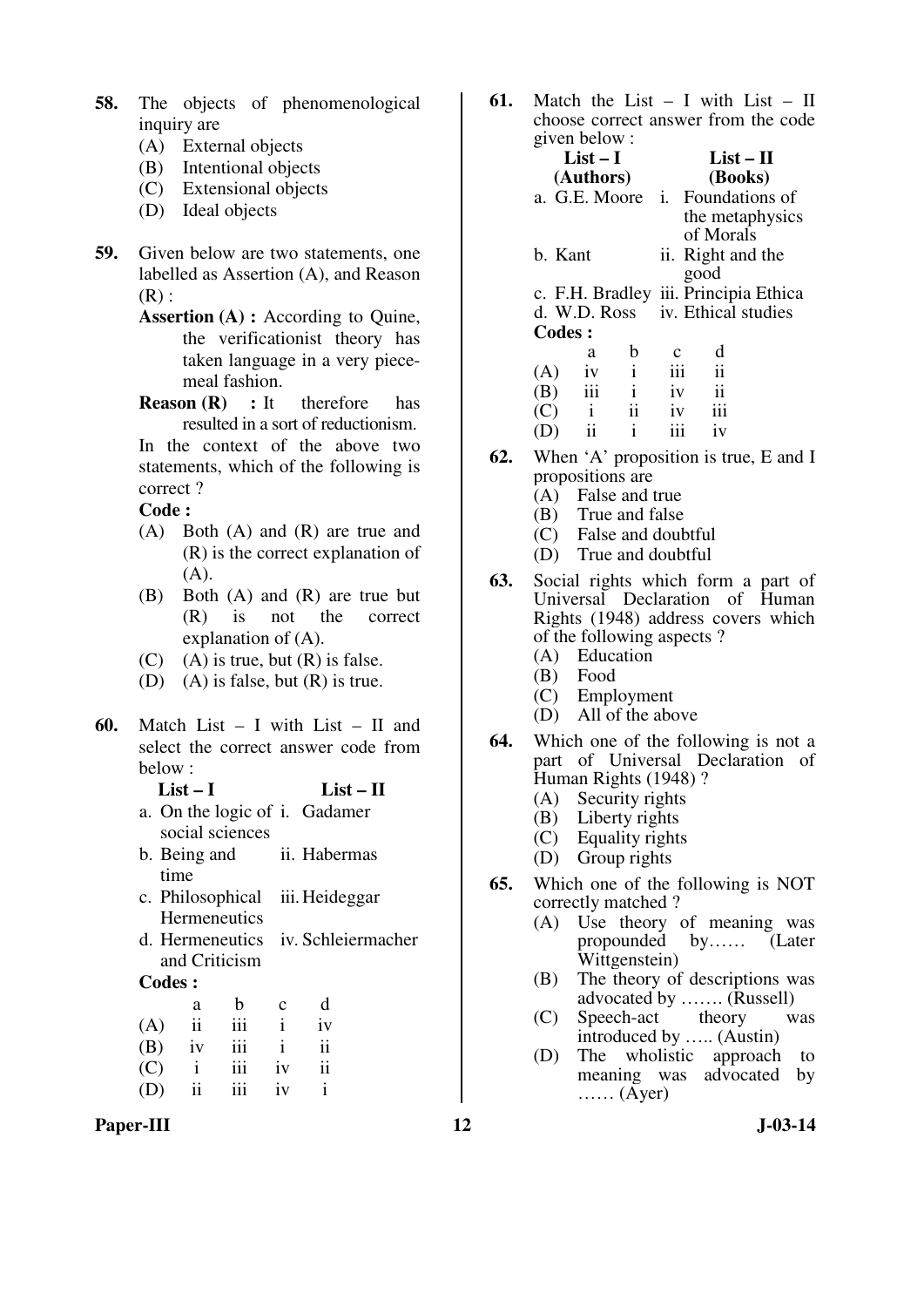| 58. |  |  |  | फेनोमेनॉलॉजी के विचारणीय विषय हैं |  |
|-----|--|--|--|-----------------------------------|--|
|     |  |  |  |                                   |  |

- $(A)$  बाह्य वस्त्
- (B) प्रयोजनमूलक वस्तुएँ
- (C) विस्तारपरक वस्तुएँ
- (D) आदर्श वस्तुएँ
- 59. नीचे दो कथन दिए गए हैं. एक को अभिकथन (A) और दुसरे को कारण (R) का नाम दिया गया है $\perp$ 
	- **अभिकथन (A)** : क्वाइन के अनुसार, सत्यापनवादी सिद्धांत में भाषा को टुकड़ों में विभाजित करके लिया गया है ।
	- **कारण (R)** : इसलिये इसका परिणाम एक प्रकार के अव्याख्यावाद का हुआ है ।
	- उपर्युक्त दो कथनों के संदर्भो में नीचे दिए कोडों से सही उत्तर का चयन करें :
	- कोड $\cdot$
	- $(A)$   $(A)$  और  $(R)$  दोनों सत्य हैं और  $(R)$ ,  $(A)$  की सही व्याख्या है ।
	- $(B)$   $(A)$  और  $(R)$  दोनों सत्य हैं, परन्त  $(R)$ ,  $(A)$  की सही व्याख्या नहीं है ।
	- (C)  $(A)$  सत्य है, परन्तु (R) असत्य है।
	- (D) (A) असत्य है, परन्तु (R) सत्य है।
- **60.** सूची I को सूची II के साथ सुमेलित करें और नीचे दिए गए कोडों से सही उत्तर का चयन करें $\cdot$

|         |                                 | सूची – I      |              |            | सूची – II      |
|---------|---------------------------------|---------------|--------------|------------|----------------|
| $a_{-}$ | ऑन दि लॉजिक ऑफ <b>ा. गैडामर</b> |               |              |            |                |
|         | सोशल साइन्सिस                   |               |              |            |                |
|         | b. बीइंग एण्ड टाइम              |               |              |            | ii. हेबरमास    |
|         | c. फिलोसोफिकल                   |               |              |            | iii. हाइडैगर   |
|         | हर्मनॉटिक्स                     |               |              |            |                |
|         | d. हर्मनॉटिक्स एण्ड             |               |              |            | iv. श्लीयरमैकर |
|         | क्रिट्सिज्म                     |               |              |            |                |
| कोड :   |                                 |               |              |            |                |
|         | a                               | b             | $\mathbf{c}$ | d          |                |
| (A)     | $\overline{\mathbf{u}}$         | iii           | $\mathbf{i}$ | iv         |                |
| (R)     | iv                              | $\mathbf{ii}$ | i            | $\ddot{i}$ |                |

- (B) iv iii i ii (C) i iii iv ii (D) ii iii iv i
- 
- **61.** सची I को सची II के साथ समेलित करें और नीचे दिए कोडों से सही उत्तर का चयन करें :
	- सूची I (**लेखक)**<br>a. जी.ई. मूर**ां.** सूची – II (पुस्तक) फाउंडेशन्स ऑफ दि मैटाफिजिक्स ऑफ मोरलस b. केण्ट . ii. राइट एण्ड दि गड c. एफ.एच. ब्रैडले iii. प्रिंसिपीया ऐथिका d. डब्ल्यू.डी. iv. ऐथिकल स्ट्डीस रॉस <u>कोड :</u> a b c d  $(A)$  iv i iii ii (B) iii i iv ii (C) i ii iv iii
- 62. जब 'A' तर्कवाक्य सत्य है. तो E और I तर्कवाक्य

(D) ii i iii iv

- (A) असत्य और सत्य
- (B) सत्य और असत्य
- (C) असत्य और संदिग्ध
- (D) सत्य और संदिग्ध
- 63. सामाजिक अधिकार जो मानवाधिकारों की सार्वभौम घोषणा (1948) का अंश है निम्नलिखित में से किस पहलू को सम्बोधित करता है ?  $(A)$  शिक्षा  $(B)$  खाद्य
	- (C) रोजगार (D) उपर्युक्त सभी
- **64.** निम्नलिखित में से कौन सा एक मानवाधिकारों की सार्वभौमिक घोषणा  $(1948)$  का भाग नहीं है ?
	- $(A)$  सरक्षा का अधिकार
	- (B) स्वतन्त्रता का अधिकार
	- (C) समानता का अधिकार
	- (D) समूह का अधिकार
- **65.** निम्नलिखित में से कौन सा सही सुमेलित नहीं है ?
	- (A) अर्थ का उपयोग सिद्धांत प्रतिपादित किया था – (बाद के विट्टगेंस्टीन ने)
	- $(B)$  विवरण के सिद्धांत का समर्थन किया था – (रसेल ने)
	- (C) 'स्वीप एक्ट (वाक क्रिया)' सिद्धांत का सर्वप्रथम प्रयोग किया था – (ऑस्टिन ने)
	- (D) अर्थ के सम्पूर्णतावादी पद्धति का समर्थन किया था – (एयर)

**J-03-14 13 Paper-III**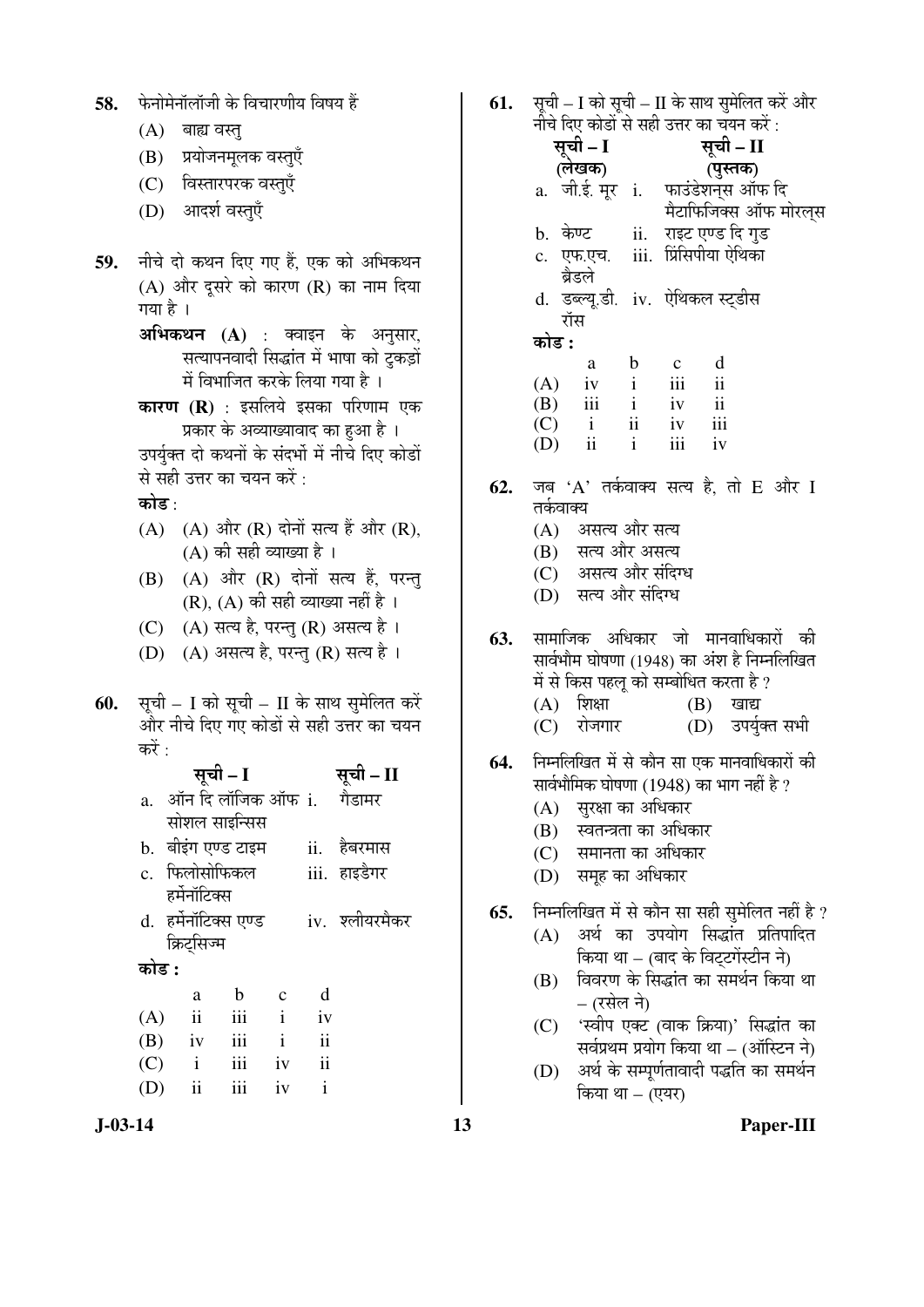- **66.** Two universal propositions differing in quality are said to be in
	- (A) Contradictory opposition
	- (B) Sub-altern opposition
	- (C) Contrary opposition
	- (D) Sub-contrary opposition
- **67.** Which position is held by the Naiyāyikas regarding the relation between pada and padārtha (vrthi )?
	- $(A)$  Śakti and Laksanā
	- (B) Gauni and Vyañjanā
	- $(C)$  Śakti, Laksanā and Vyañjanā
	- (D) Vyañjanā, Gauni and Laksana
- **68.** "Punishment is inflicted on a criminal in order to reform or educate him" is the view of following theory :
	- (A) Deterrent theory of punishment
	- (B) Retributive theory of punishment
	- (C) Reformative theory of punishment
	- (D) None of the above
- **69.** Which one of the following theories of meaning that Quine supports ?
	- (A) Atomistic theory of meaning
	- (B) Wholistic theory of meaning
	- (C) Positivist theory of meaning
	- (D) Reductionist theory of meaning
- **70.** The kind of inference in which "there is a change in the quality of the given proposition, while its meaning remains unchanged" is called
	- (A) Conversion
	- (B) Obversion
	- (C) Contraposition
	- (D) Inversion
- **71.** According to Austin, the act of doing something by saying something is called
	- (A) Locutionary act
	- (B) Illocutionary act
	- (C) Perlocutionary act
	- (D) None of the above

#### Paper-III **14** J-03-14

**72.** Match the List – I with List – II and select the correct answer using the

|     |               | code given below: |                         |                                 |                            |                                      |  |
|-----|---------------|-------------------|-------------------------|---------------------------------|----------------------------|--------------------------------------|--|
|     |               | $List-I$          |                         |                                 | $List-II$                  |                                      |  |
|     |               | (Thinker)         |                         | (Books)                         |                            |                                      |  |
|     |               | a. G. Frege       |                         | i.                              | From a logical             |                                      |  |
|     |               |                   |                         |                                 | point of view              |                                      |  |
|     |               | b. B. Russell     |                         | Philosophical<br>ii.            |                            |                                      |  |
|     |               |                   |                         |                                 | Analysis                   |                                      |  |
|     | c. L.         |                   |                         |                                 | iii. The Blue and          |                                      |  |
|     |               | Wittgenstein      |                         |                                 | <b>Brown Books</b>         |                                      |  |
|     |               | d. W.V. Quine     |                         |                                 |                            | iv. My Philosophical                 |  |
|     |               |                   |                         | Development                     |                            |                                      |  |
|     |               |                   |                         | v. Foundations of<br>Arithmetic |                            |                                      |  |
|     |               |                   |                         |                                 |                            |                                      |  |
|     | <b>Codes:</b> |                   |                         |                                 |                            |                                      |  |
|     |               | a                 | $\mathbf b$             | $\mathbf{c}$                    | d                          |                                      |  |
|     | (A)           | iv                | $\overline{\text{iii}}$ | $\mathbf{ii}$                   | $\mathbf{i}$               |                                      |  |
|     | (B)           |                   | ii iv                   | $\mathbf{V}$                    | iii                        |                                      |  |
|     | (C)           | $\mathbf{V}$      | iv                      | iii                             | $\mathbf{i}$               |                                      |  |
|     | (D)           | iv                | $\mathbf{V}$            | $\mathbf{ii}$                   | iii                        |                                      |  |
| 73. |               |                   |                         |                                 |                            | Only thing that can considered to be |  |
|     |               |                   |                         | good according to Kant to       |                            |                                      |  |
|     |               |                   |                         |                                 | (A) Categorical imperative |                                      |  |
|     |               | (B) Moral law     |                         |                                 |                            |                                      |  |
|     |               | (C) Goodwill      |                         |                                 |                            |                                      |  |
|     | (D)           |                   |                         | Concept of God                  |                            |                                      |  |

**74.** Match List – I with List – II and select the correct code :

| List $-1$     | $List - II$                    |
|---------------|--------------------------------|
| a. Simone de  | <i>i.</i> Gendre trouble       |
| Beauvoir      |                                |
| b. Judith     | ii. Sexual politics            |
| <b>Butler</b> |                                |
|               | c. Kate Millet iii. Second sex |

- d. Luce Irigary iv. An ethics of
	- sexual difference

#### **Codes :**

|     | а            | b  | $\mathbf c$ | d  |
|-----|--------------|----|-------------|----|
| (A) | $\mathbf{i}$ | ii | iii         | iv |
| (B) | iii          | ii | iv          | i  |
| (C) | iii          | iv |             | ii |
| (D) | iii          | 1  | ii          | iv |

**75.** Which one of the following philosophers is associated with the proposition : "I think therefore I am" ? (A) Spinoza (B) Descartes (C) Leibnitz (D) Hume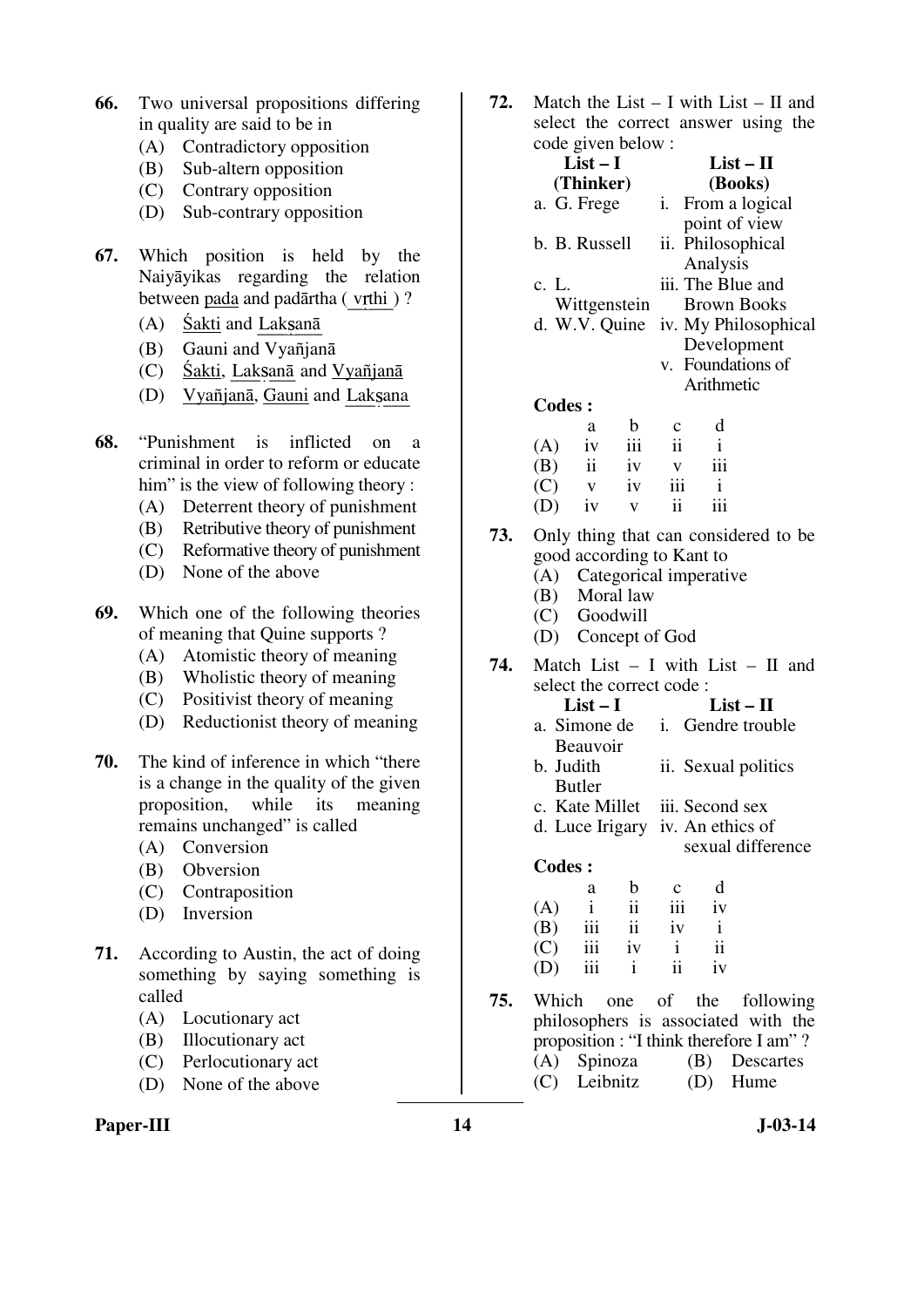| 66.        | गुणवत्ता में भिन्न, दो सामान्य तर्कवाक्य इस<br>स्थिति में कहे जाते हैं :<br>(A) व्याघातक विरोध<br>(B) उपाश्रयण विरोध<br>(C) वैपरीत्य विरोध<br>(D) उप-वैपरीत्य विरोध                                                                                                                                                         | 72. | सूची – I को सूची – II के साथ सुमेलित करें और<br>नीचे दिए कोडों से सही उत्तर का चयन करें :<br>सूची – I<br>सूची – II<br>(विचारक)<br>(पुस्तक)<br>a. जी. फ्रेगे<br>फ्रोम ए लॉजिकल<br>$i$ .<br>पॉइंट ऑफ व्यु<br>फिलोसोफिकल<br>b. बी. रसेल<br>ii.                                                                                                      |
|------------|-----------------------------------------------------------------------------------------------------------------------------------------------------------------------------------------------------------------------------------------------------------------------------------------------------------------------------|-----|--------------------------------------------------------------------------------------------------------------------------------------------------------------------------------------------------------------------------------------------------------------------------------------------------------------------------------------------------|
| 67.        | पद और पदार्थ के बीच सम्बन्ध के बारे में<br>नैयायिकों का क्या मत है ?<br>(A) शक्ति एवं लक्षणा<br>(B) गौणी एवं व्यंजना<br>(C) शक्ति, लक्षणा एवं व्यंजना<br>(D) व्यंजना, गौणी एवं लक्षणा                                                                                                                                       |     | एनालिसिस<br>iii. दि ब्लू एण्ड ब्राऊन<br>c. एल.<br>विट्टगेंस्टीन<br>बुक्स<br>iv. माई फिलोसोफिकल<br>d. डब्ल्यू.वी.<br>डेवलेपमेंट<br>क्वाइन<br>v. फाउंडेशन्स ऑफ<br>अर्थमेटिक<br>कोड :                                                                                                                                                               |
| 68.        | ''अपराधी को सुधारने अथवा शिक्षित करने के<br>लिए उसे दण्ड दिया जाता है" यह किस सिद्धांत<br>का विचार है ?<br>(A) दण्ड निरोधक सिद्धांत<br>(B) दण्ड का प्रतिकारी सिद्धांत<br>(C) दण्ड का सुधारात्मक सिद्धांत<br>(D) उपर्युक्त में से कोई नहीं                                                                                   | 73. | d<br>$\mathbf b$<br>$\mathbf C$<br>a<br>$\mathbf{ii}$<br>iii<br>$\mathbf{i}$<br>(A)<br>iv<br>iii<br>$\mathbf{ii}$<br>(B)<br>iv<br>$\mathbf V$<br>iii<br>$\mathbf{i}$<br>(C)<br>iv<br>$\mathbf V$<br>ii<br>iii<br>(D)<br>iv<br>$\mathbf V$<br>एकमात्र वस्तु जिसे केण्ट के अनुसार शुभ<br>समझा जा सकता है वह है<br>(A) निरपेक्ष आदेश (B) नैतिक नियम |
| 69.<br>70. | अर्थ के निम्नलिखित सिद्धांतों में से क्वाइन<br>किसका समर्थन करते हैं ?<br>(A) अर्थ का परमाणुवाद सिद्धांत<br>(B) अर्थ का सम्पूर्णतावाद सिद्धांत<br>(C) अर्थ का प्रत्यक्षवादी सिद्धांत<br>(D) अवव्याख्यावादी (अपचयी) सिद्धांत<br>अनुमान का वह रूप जिसमें ''प्रदत्त तर्क वाक्य<br>की गुणात्मकता में परिवर्तन होता है जबकि उसका | 74. | शुभ संकल्प<br>(D) ईश्वर का प्रत्यय<br>(C)<br>सूची – I को सूची – II से सुमेलित करें और<br>दिए गए कोड में से सही का चयन करें :<br>सूची – I सूची – II<br>a. सिमोन दि बुबा i. जेंडर ट्रबुल<br>b. ज्यूडिथ बटलर ii.  सेक्सुअल पॉलिटिक्स<br>c.  केटे मिलेट<br>सेकण्ड सेक्स<br>iii.<br>iv. एन एथिक्स ऑफ<br>d. ल्यूस इरिगेरे<br>सेक्सुअल डिफरेंस          |
| 71.        | अर्थ अपरिवर्तित रहता है" क्या कहलाता है ?<br>प्रतिवर्तन<br>परिवर्तन<br>(B)<br>(A)<br>प्रतिपरिवर्तन<br>विपरिवर्तन<br>(D)<br>(C)<br>ऑस्टिन के अनुसार, कुछ कह कर कुछ करने<br>का कर्म कहलाता है :                                                                                                                               |     | कोड :<br>d<br>$\mathbf b$<br>a<br>$\mathbf c$<br>iii<br>$\mathbf{ii}$<br>(A)<br>$\mathbf{i}$<br>iv<br>$\mathbf{i}$<br>$\overline{\mathbf{u}}$<br>(B)<br>iii<br>iv<br>$\mathbf{ii}$<br>iii<br>$\mathbf{i}$<br>iv<br>(C)<br>ii<br>iii<br>$\mathbf{i}$<br>iv<br>(D)                                                                                 |
|            | वचन कर्म/लोक्यूशनरी एक्ट<br>(A)<br>इल्लोक्यूशनरी एक्ट/वचनेत्तर कर्म<br>(B)<br>प्रभावी वचन कर्म<br>(C)<br>(D) उपर्युक्त में से कोई नहीं                                                                                                                                                                                      | 75. | निम्नलिखित दार्शनिकों में से कौन 'मैं सोचता<br>हूँ, इसलिये मेरी सत्ता है' से संबंधित है ?<br>(A) स्पिनोजा<br>$(B)$ देकार्त<br>लाइब्नित्ज़<br>(C)<br>(D)<br>ह्यूम                                                                                                                                                                                 |

**J-03-14 15 Paper-III**